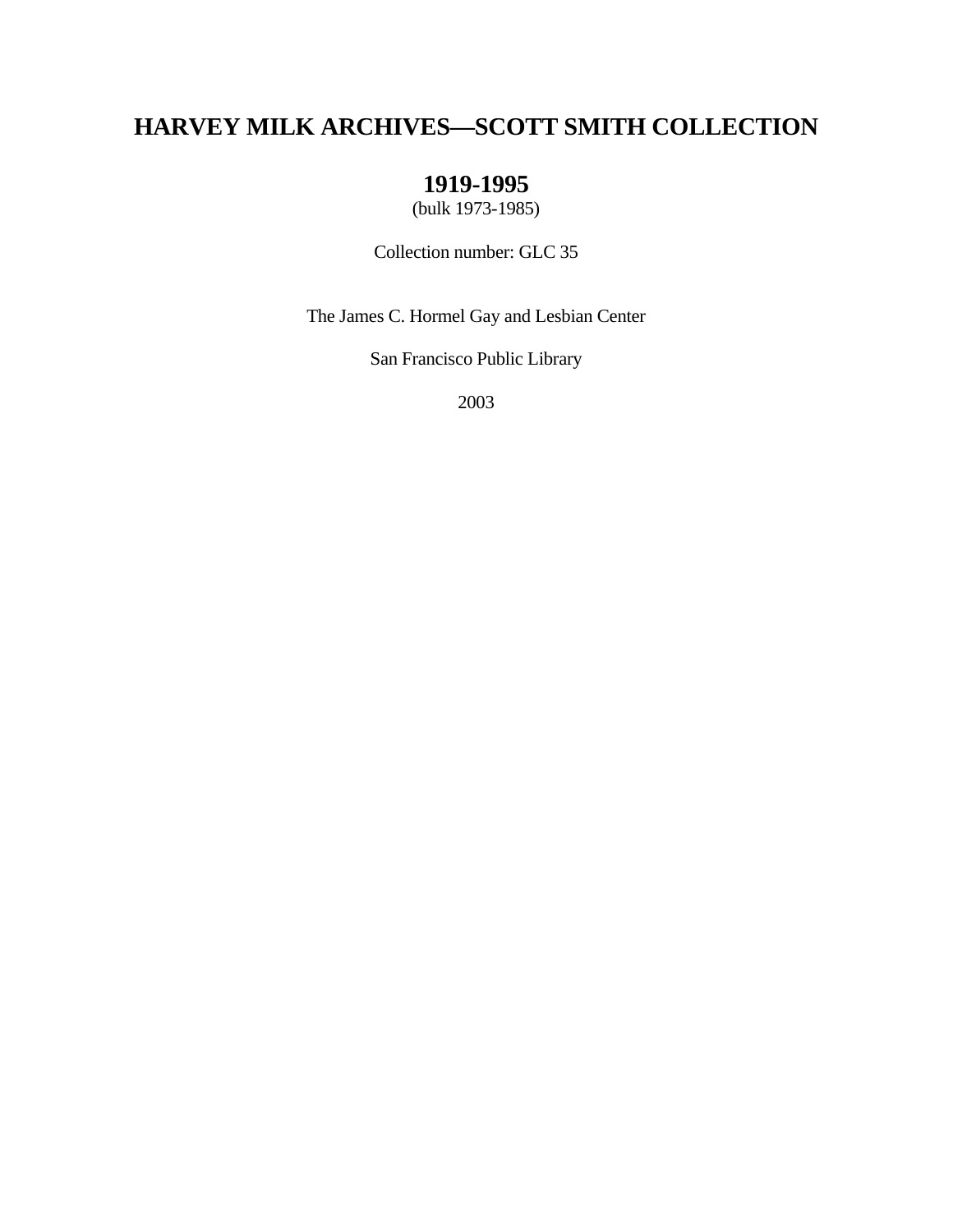### **TABLE OF CONTENTS**

| Introduction             |                                                 | p. 3-4   |
|--------------------------|-------------------------------------------------|----------|
| <b>Biography</b>         |                                                 | p. 4     |
| Scope and Content        |                                                 | p. 5     |
| Series Descriptiosn      |                                                 | p. 6-8   |
| <b>Container Listing</b> |                                                 | p. 9-29  |
| Series 1:                | Harvey Milk Personal Papers, 1919-1978          | p. 10-11 |
| Series 2:                | Harvey Milk Political Papers, 1973-1978         | p. 12-20 |
|                          | Series 2a: Campaign Files, 1973-1978            | p. 12    |
|                          | Series 2b: Supervisor Correspondence, 1977-1978 | p. 12    |
|                          | Series 2c: Supervisor Issue Files, 1977-1978    | p. 13-20 |
|                          | Series 2d: Speeches and Writings, 1973-1978     | p. 20    |
| Series 3:                | Scott Smith Papers, 1978-1995                   | p. 21    |
| Series 4:                | Harvey Milk Archives, 1978-1985                 | p. 21-22 |
| Series 5:                | Photographs, Slides and Negatives, 1930-1995    | p. 23-26 |
| Series 6:                | Clippings and Ephemera, 1969-1981               | p. 28-29 |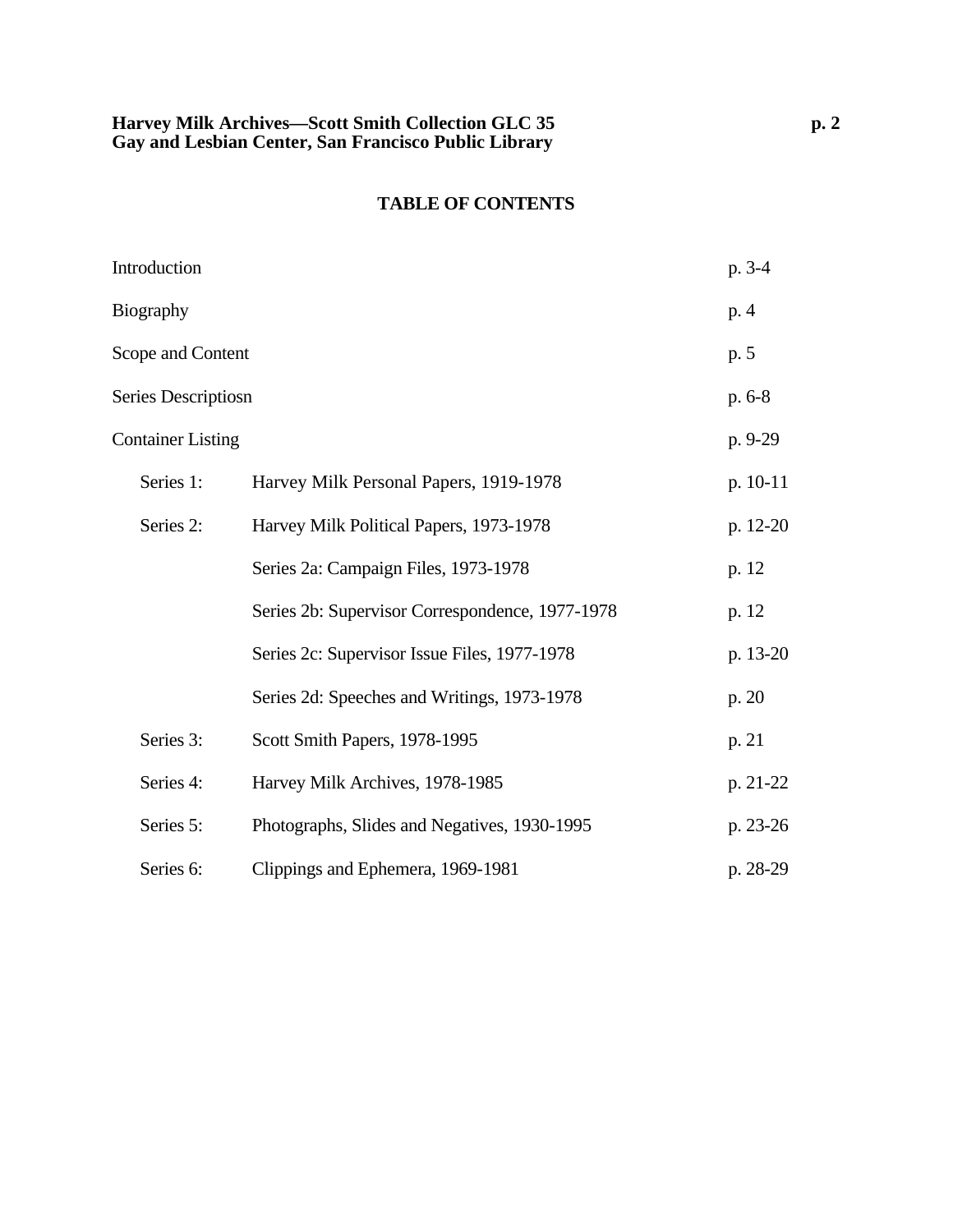### **INTRODUCTION**

#### **Provenance**

The Harvey Milk Archives—Scott Smith Collection was donated to The San Francisco Public Library by Elva Smith in 1996.

#### **Access**

The collection is open for research and available in the San Francisco History Center on the  $6<sup>th</sup>$  Floor of the Main Library. The hours are: Tues.-Thurs. 10a.m.-6 p.m., Fri. 12 noon-6 p.m., Sat. 10 a.m.-6 p.m. and Sun. 12 noon-5 p.m.

Series 5: Photographs, slides and negatives are available during the San Francisco Historical Photograph Collection's open desk hours: Tues. 1-5 pm., Thurs. 1-5 pm., Sat. 10 am.-12 noon, 1-5 pm.

#### **Collection Number**

GLC 35

#### **Size**

24.5 cubic feet

#### **Publication Rights**

All requests for permission to publish or quote from manuscripts should be addressed to City Archivist, San Francisco History Center, San Francisco Public Library, 100 Larkin Street, San Francisco, CA 94102.

#### **Processed by**

Timothy T. Wilson, August 2003; finding aid updated June 2005

#### **Preferred Citation**

[*Identification of item*], Harvey Milk Archives—Scott Smith Collection (GLC 35), The James C. Hormel Gay and Lesbian Center, San Francisco Public Library, San Francisco, CA.

#### **Related Collection(s)**

Harvey Milk-Susan Davis Alch Correspondence (GLC 19) Harvey Milk-Joseph Campbell Correspondence (GLC 20)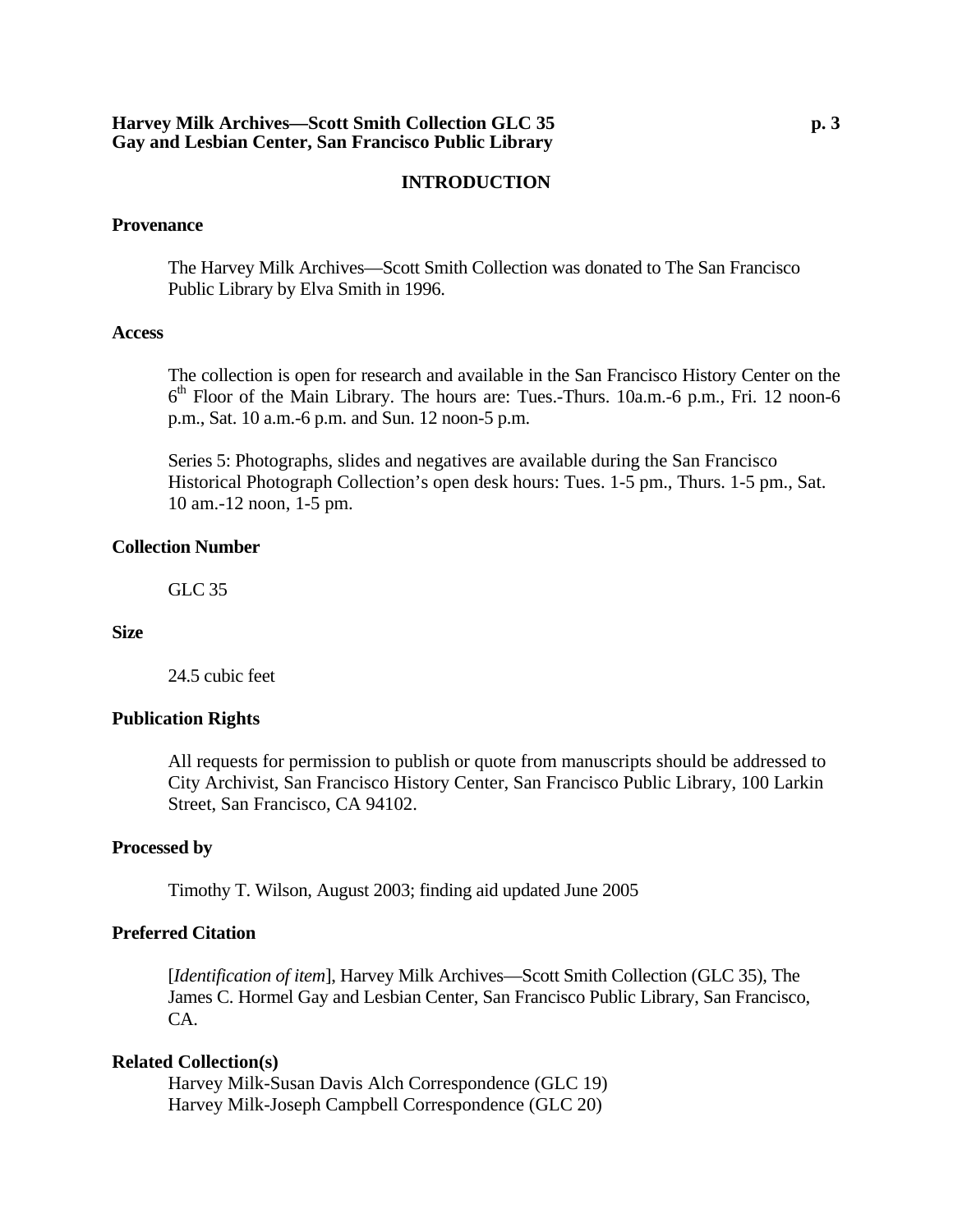#### **Harvey Milk Archives—Scott Smith Collection GLC 35 p. 4 Gay and Lesbian Center, San Francisco Public Library**

Randy Shilts Papers (GLC 43). Mayor of Castro Street series. Double Play collection (San Francisco History Center, SFPL) Dan Nicoletta Photographs Collections (GLC 40)

#### **Conservation Note**

During processing, the entire collection was refoldered and re-housed in acid-free folders and boxes. All metal fasteners were removed and replaced with plastic clips where necessary.

#### **BIOGRAPHY**

 Harvey Bernard Milk was born on May 22,1930, in Woodmere, New York. His parents were Minerva Karns and William Milk. His older brother was Robert Milk. Harvey graduated from the New York State Teachers College at Albany in 1951. He was in the U.S. Navy until 1955. He then worked briefly in New York on Wall Street and eventually became involved with the Tom O'Horgan shows *Hair* and *Jesus Christ Superstar*. He moved out to San Francisco in the early 1970s.

 Harvey's political aspirations began with his unsuccessful campaigns for the San Francisco Board of Supervisors in 1973 and 1975. Mayor George Moscone appointed Milk to the city's Board of Permit Appeals in 1976 though he had to resign from that position in the same year when he announced his candidacy for the California State Assembly. He lost the Assembly race as well. He was elected to the Board of Supervisors in November 1977. On January 9, 1978, Milk was sworn into office.

 While in office, he cosponsored a gay rights ordinance, and was interested in the creation of a gay community center. His Supervisor issue files cover a wide variety of topics from the Briggs Initiative (Proposition 6) and divestment from South Africa to San Francisco parking facilities and the much-publicized Dog Litter law. Milk's life was cut short when Dan White assassinated him on November 27, 1978.

 There are several biographical works about Milk. Most notable is *The Mayor of Castro Street* by Randy Shilts. The documentary *The Times of Harvey Milk* by Robert Epstein and Richard Schmeichen is also an excellent resource. *Double Play* by Mike Weiss recounts the killings of Milk and Moscone and includes transcripts of police documents. All of these books and videotapes are available in the San Francisco Public Library. The archival research for *Double Play* is also available at the San Francisco History Center of the San Francisco Public Library.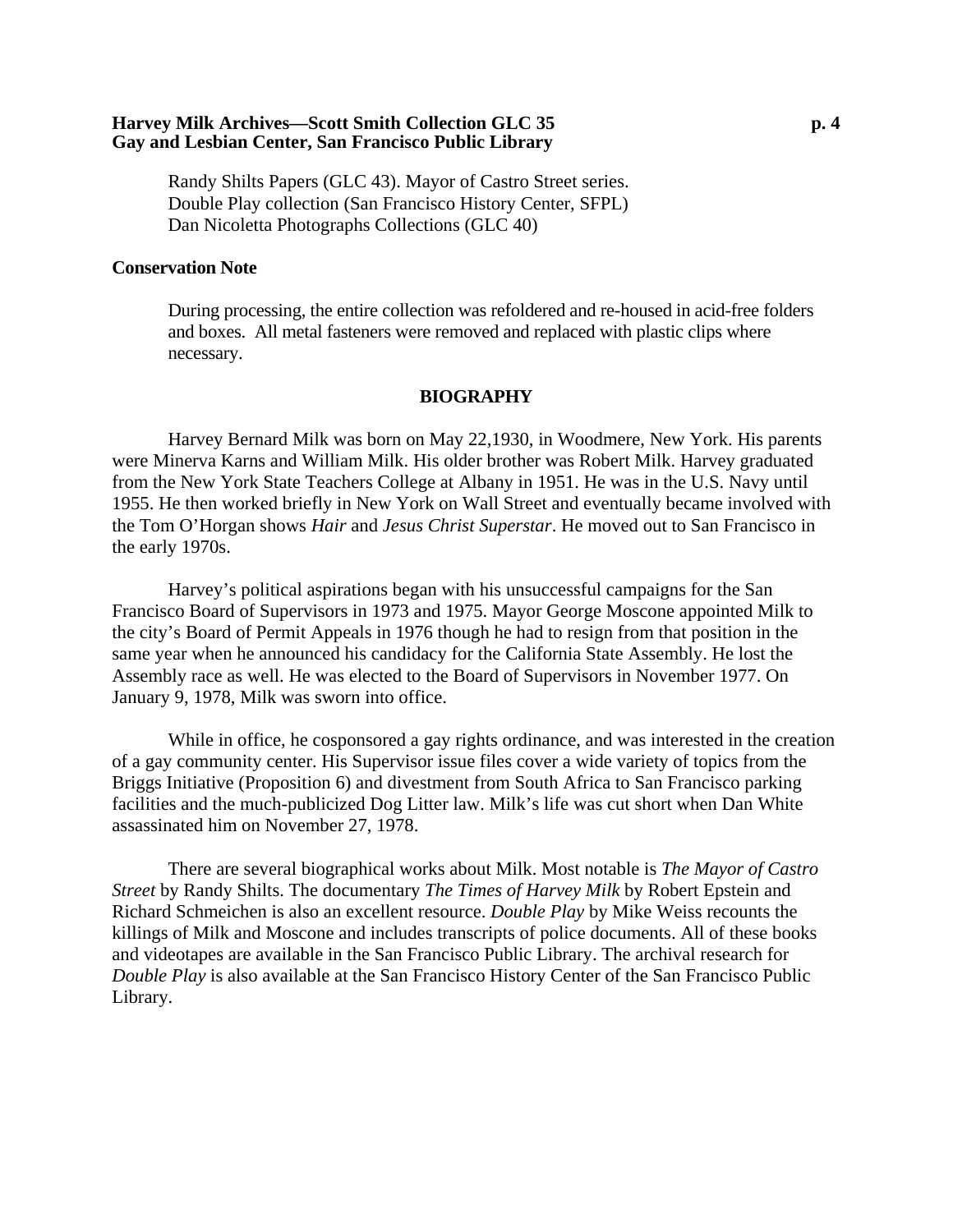#### **Harvey Milk Archives—Scott Smith Collection GLC 35 p. 5 Gay and Lesbian Center, San Francisco Public Library**

#### **SCOPE AND CONTENT**

The collection is a mixture of the personal papers of Harvey Milk and Scott Smith, the political papers of Harvey Milk, and the collection of the Harvey Milk Archives and Harvey Milk Estate. As Smith was the head of the Milk Archives and also Milk's executor, the latter materials have been organized into one series. The political papers and photographs series are the best documented portions of the collection. The political papers include drafts of speeches and writings, as well as the flyers and other ephemera which a campaign produces. There is unfortunately not much on Milk's early life though there are a few documents on his mother. With the exception of the photographs, the bulk of the collection documents Milk's life on the West Coast.

#### **ARRANGEMENT NOTE**

 The material is been arranged into six series: Harvey Milk's personal papers, Harvey Milk's political papers, Scott Smith's personal papers, materials relating to the Harvey Milk Archives and his estate, photographic materials, and clippings and ephemera. Most series are arranged alphabetically by folder title, and materials are filed chronologically within each folder; the photographic series is organized by slide program when possible, and by folder title in all other cases.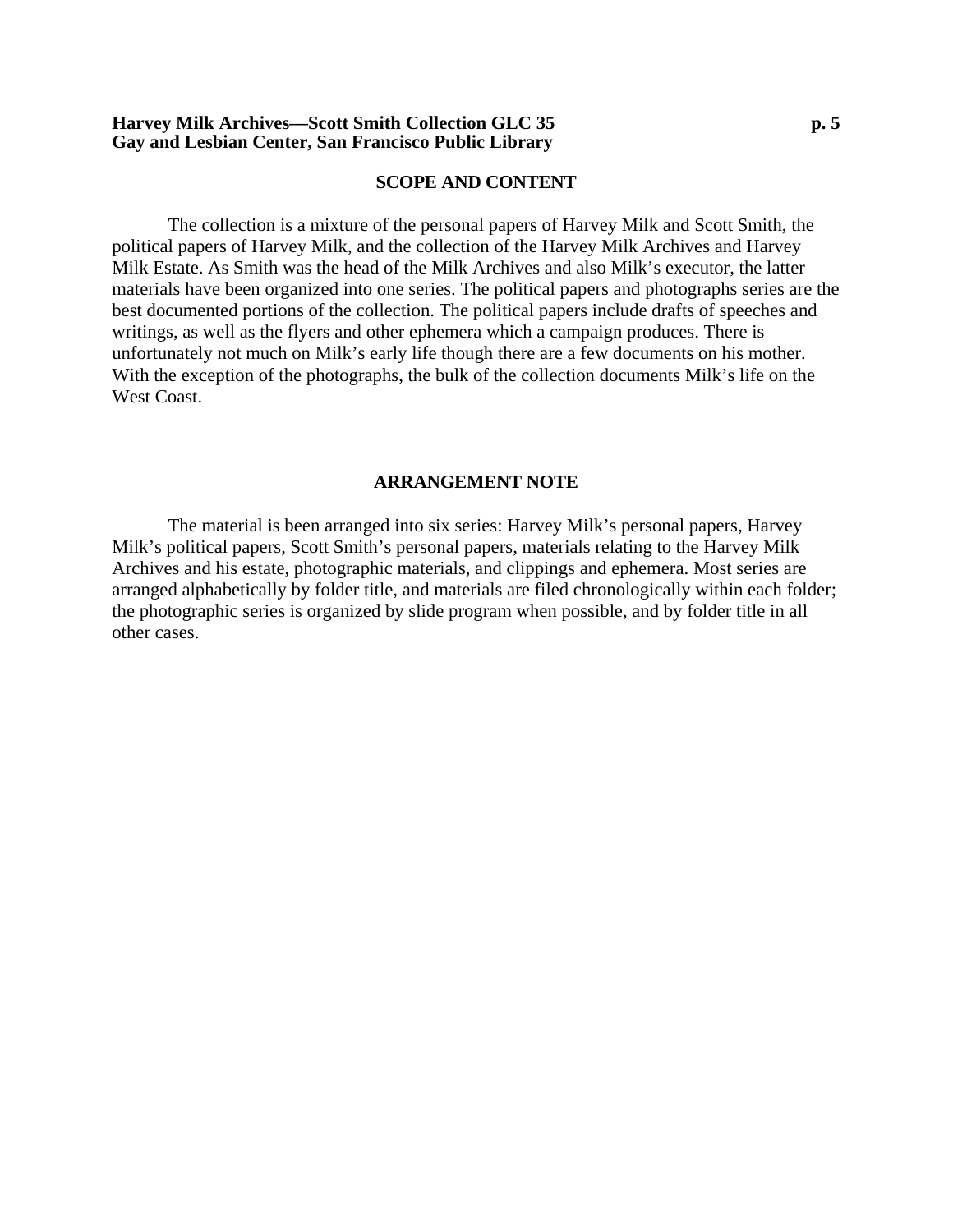#### **SERIES DESCRIPTIONS**

#### **SERIES 1: HARVEY MILK PERSONAL PAPERS, 1919-1978.** 3 cubic feet

Arranged by format and then alphabetically by folder title.

This series contains personal correspondence including letters to Scott Smith and Milk's family members. There are photocopies of several documents such as Milk's birth certificate, his naval discharge and his mother's military discharge. There is also a sampling of financial information on Castro Camera. Condolence letters to Milk after his lover Jack Lira's suicide, and to the Milk family and friends after Milk's assassination appear in this series. Of particular note is the similarity of the Lira condolence letters sent to Milk by members of the People's Temple.

# **SERIES 2: HARVEY MILK POLITICAL PAPERS, 1973-1978.**

7 cubic feet

**a. Campaign Papers, 1973-1978** (2 cubic feet) organized chronologically, this series contains flyers, newspaper clippings and financial papers relating to Milk's three campaigns for San Francisco supervisor, and his campaign for an Assembly seat. The only successful campaign was for Supervisor in 1977. These materials are filed chronologically. Copies of legal papers filed against other candidates regarding ballot irregularities are included in this series.

**b. Supervisor Correspondence, 1977-1978** (1.5 cubic feet) organized chronologically, this series contains constituent correspondence referring to issues before the Board. There are two groups of letters relating to his sexuality, either in support or not of his lifestyle. The majority of this series is organized chronologically, though there are a few files that were collected by topic or issue.

**c. Supervisor Issues Files, 1977-1978** (3.5 cubic feet) organized alphabetically, this series contains correspondence, newspaper clippings, and draft legislation relating to issues brought before the San Francisco Board of Supervisors. Of special interest are the Briggs Initiative/Proposition 6, Gay Rights Ordinance, and Gay Community Center files.

**d. Speeches and Writings, 1973-1978** (.25 cubic feet) organized alphabetically, this series contains draft speeches and writings relating to issues Milk considered important. The "Hope" and the "Neighborhoods" speeches are among those in draft form. Drafts and copies of Milk's column for the *Bay Area Reporter* and the *Sentinel* are also included in the writings.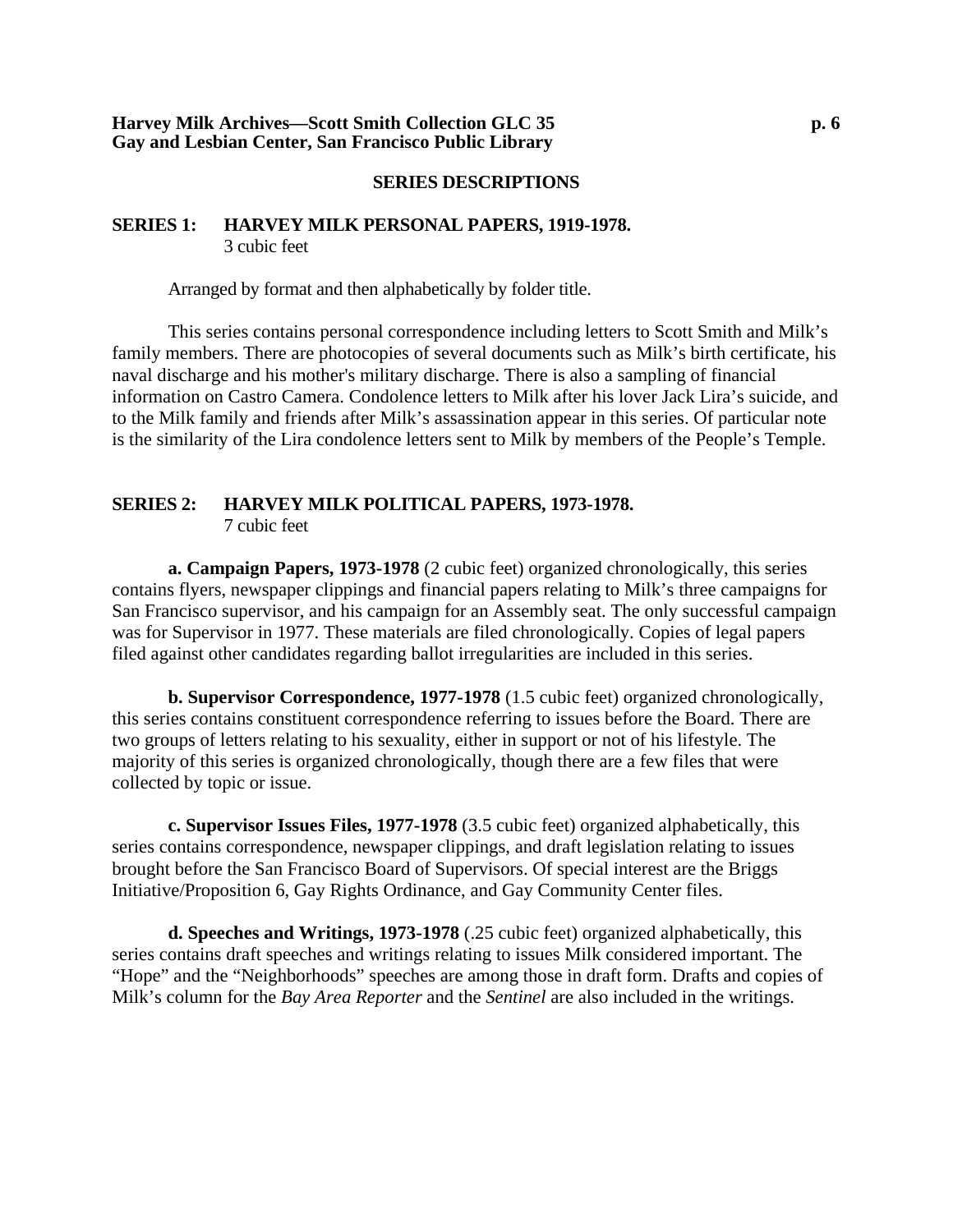#### **Harvey Milk Archives—Scott Smith Collection GLC 35 p. 7 Gay and Lesbian Center, San Francisco Public Library**

#### **SERIES 3: SCOTT SMITH PAPERS, 1978-1995** 1 cubic foot

Arranged by sub-series and then within that alphabetically by title.

This series contains personal correspondence, financial papers including Smith's business files for Thomas Cook travel agency, and legal materials regarding Smith's arrest for drug possession. In addition there are copies of legal documents for several suits filed by Smith: one to recover Milk's personal effects, one to receive the death benefit due to a surviving partner, and one against Dan White. Other Smith materials can be found in Milk's correspondence, Castro Camera, and in the Milk Archives series. This series also contains copies of a petition to keep Dan White imprisoned when his parole hearing came up.

# **SERIES 4: HARVEY MILK ARCHIVES, 1978-1985.**

3 cubic feet

Arranged by alphabetically by folder title.

This series contains files relating to the Harvey Milk Archives, a non-profit organization headed by Scott Smith that cared for and exhibited items from Milk's estate. Smith's position as executor for the estate and curator for the Archives meant that often this material was intermingled. Correspondence relating to permission to access and to publish Milk's archives has been removed to the library's legal files. Copies of those publications are included in this series. Of interest are a number of proposed memorials for Milk. Since the Harvey Milk Archives oversaw the production of the Castro Street Fair (CSF) and Harvey Milk's annual Birthday Party, minutes and other organizational documents for CSF appear in this series.

### **SERIES 5: PHOTOGRAPHS, SLIDES & NEGATIVES, 1930-1985.** 7 cubic feet

 Arranged by three subseries according to format: photographic prints and negatives, scrapbooks, and slide programs. As there is no master index to this series, it is worthwhile to look within each section for a given subject. Some of the notable photographers represented in the collection are Dan Nicoletta, Tom Eure, and Crawford Barton.

The photographic prints section is arranged chronologically. Personal and Milk family photographs appear at the beginning, followed by political campaign prints, and then images taken and collected by Harvey Milk and Scott Smith. Images of Milk's boyfriends are under the heading "Lover" and are arranged chronologically within the "personal" section. The names for his boyfriends also appear on the folder titles. The "images collected by Harvey and Scott" subseries is arranged alphabetically by folder title and includes a variety of subjects, from Castro Street fairs to science fiction magazine covers, and from Gay Games II to the dedication of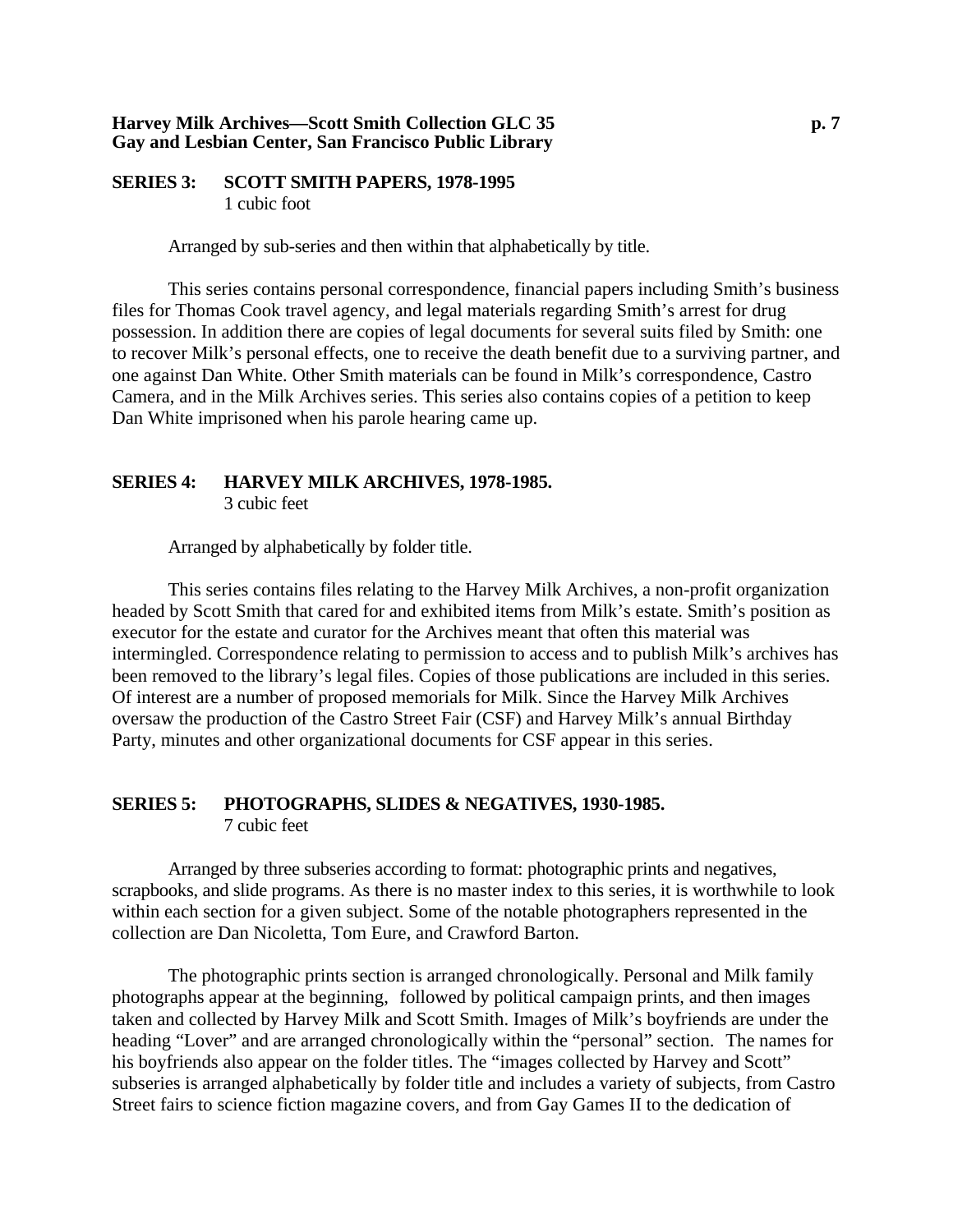#### **Harvey Milk Archives—Scott Smith Collection GLC 35 p. 8 Gay and Lesbian Center, San Francisco Public Library**

Harvey Milk plaza.

The scrapbooks and slide programs are organized by number with titles to describe the subjects covered. The scrapbooks cover such varied subjects as Korea, the 1976 Assembly campaign, and a cabaret show. Most of the slides had been arranged into programs with subjects covering vacations, attractive men, and theater productions such as *Hair* or *Jesus Christ Superstar*. Loose slides were organized by subject; some of these are sexually explicit.

The photographs, slides and negatives are made available during the San FranciscoHistorical Photograph Collection's open desk hours: Tues. 1-5 pm., Thurs. 1-5 pm., Sat. 10 am.-12 noon, 1-5 pm.

# **SERIES 6: CLIPPINGS & EPHEMERA, 1969-1990**

4 cubic feet

Arranged by format.

This series includes newspaper clippings, campaign buttons and buttons for Harvey Milk High School, blank Board of Supervisors stationary, a medal to Milk, a rubber stamp from his Supervisor office, and a "Harvey Milk Supervisor" T-shirt. The newspaper clippings are arranged chronologically.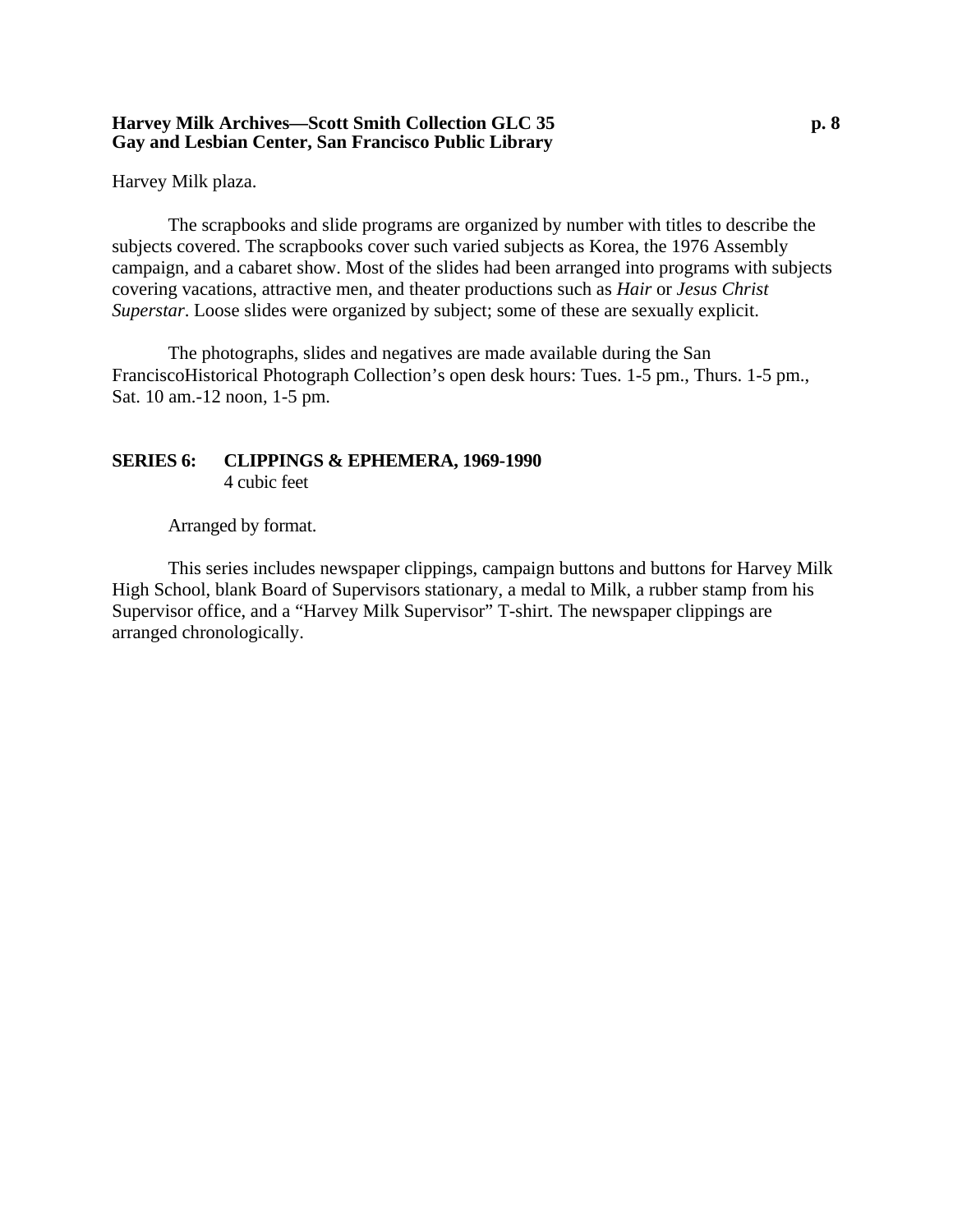#### **SERIES 1: HARVEY MILK PERSONAL PAPERS, 1930-1978**

#### **Container Folder Title, Dates**

**Box 1** Address Book (contains birthdates) Barbagelata, John. Quotes concerning gay people, 1975 BAGL (Bay Area Gay Liberation), 1976 Briarpatch, 1975 California Committee for Equal Rights, 1975 Castro Camera. Business cards Castro Camera. Danny [Nicoletta] hours and expenditures, n.d. Castro Camera. Financial, 1975- 1976 Citizens for Representative Government, n.d. Committee of 100, 1975 Community Guild, n.d. Condolences regarding Jack Lira's suicide, 1978 Phone call log and arrangements A-P (14 folders) Peoples Temple (Jonestown, Guyana) R-Z (5 folders)

**Box 2** Condolences regarding Harvey Milk's death, 1978 A-Z (5 folders) Coors, 1974 Correspondence, 1971-1976 Leasure, Jim McKinley, J. Galen Smith, Joseph Scott Democratic Caucus, 1974 Finances. Bank Statements and bank book, 1973 Finances. Tax Returns, 1974-1977 (4 folders) Friends of San Francisco Deputies and Inmates, 1974 Gay Coalition. Open letter to the Gay Community re: SF Police Dept., 1975 "Hair" an Albano-Waite Tarot Deck Illustration Harry S Truman Democratic Club, 1975 Fred Harris for President Committee, 1975 [Inner City]. "Street Dreams: the Inner City Musical" by Eve Merriam and Helen Miller, n.d. "Inner City" Partnership, 1972 Karns, Minerva Eleanor (mother). US Navy honorable discharge, 1920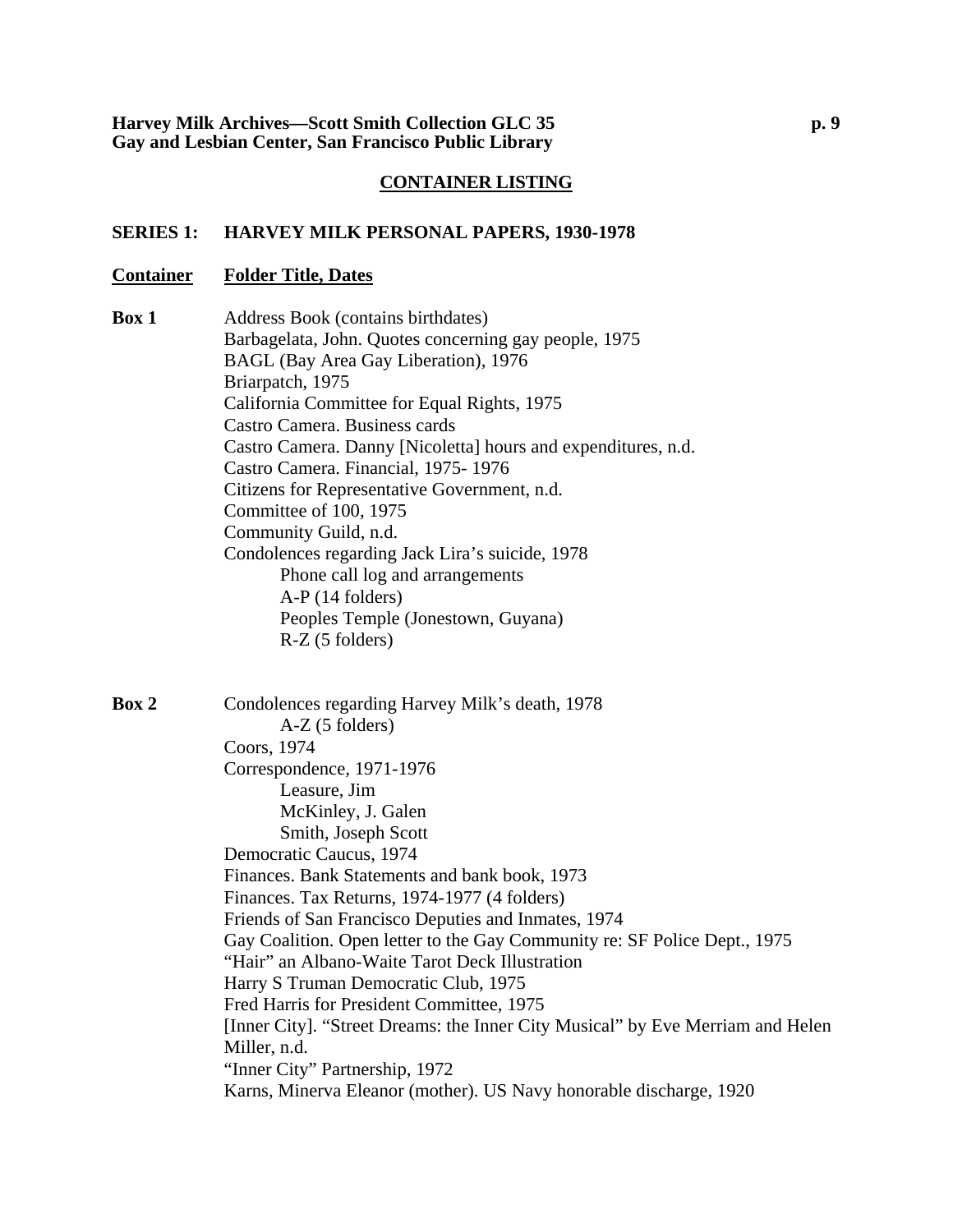#### **SERIES 1: HARVEY MILK PERSONAL PAPERS, 1930-1978**

#### **Container Folder Title, Dates**

**Box 2** Lease, 1971 Legal. Milk vs. Joseph L. Alioto regarding SF Police Strike, 1975 (2 folders) Legal. Milk vs. March Fong Eu regarding Sexual Offenses Initiative Statute, 1976 Legal. Milk vs. Anna Soltes regarding auto accident, 1976 "Lenny" Screenplay by Julian Barry. Revised draft. Marvin Worth Productions, 1970 Library, 1975 Mayor's Advisory Committee on Upper Market Street, 1974-1975 Castro Village Association Mental Health, 1975 Pacific Ballet, n.d. Pride Foundation, 1974 Prisoner's Visitors, 1975 Reed, Robert Eugene. Will, 1977 San Francisco Tomorrow, 1975 Senate Bill 39, 1973-1976 S.I.R. (Society for Individual Rights), 1975 Tunbridge in San Francisco, 1974 USS Kittiwake (ship) Vital Records. [photocopies of birth records, graduation and discharge certificates, transcripts], 1930-1974

#### **SERIES 2: HARVEY MILK POLITICAL PAPERS, 1973-1978**

#### **1973 Supervisor Campaign**

Flyers Nomination Papers and Sponsor Certificates Finances. Income and expenses Voter information handbook, Nov. 6, 1973

### **1975 Supervisor Campaign**

Finances, contributions (5 folders) Flyers, promotion Voter information handbook Election results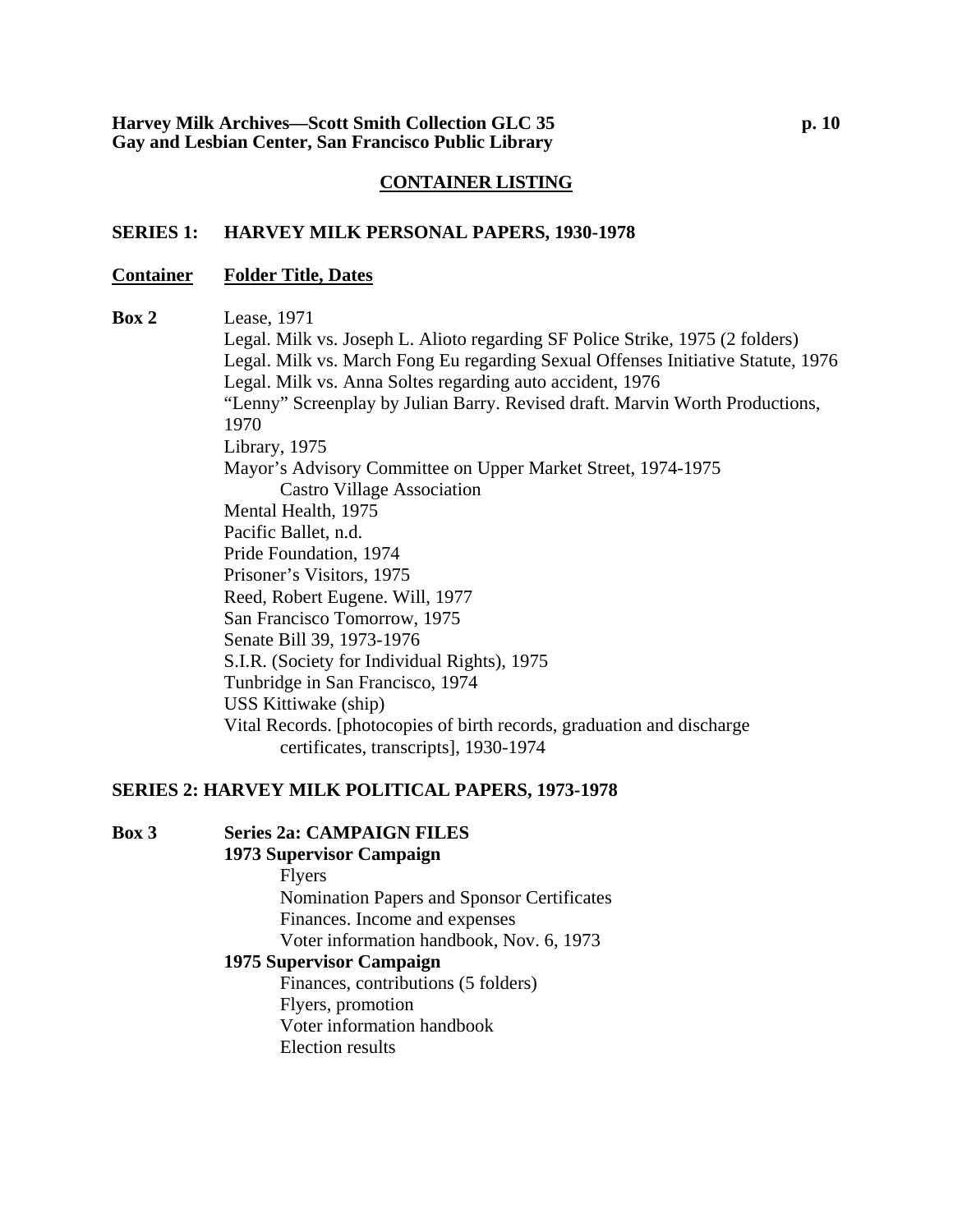#### **SERIES 2: HARVEY MILK POLITICAL PAPERS, 1973-1978**

## **Container Folder Title, Dates 1976 Assembly Campaign. 16th District**  Candidate statement Endorsements, supporters Flyers, promotional literature Finances (10 folders) **Box 4** Legal. Suit against Art Agnos regarding campaign literature / voters handbook "Milk Forum" *Bay Area Reporter* columns Press releases Voters Pamphlet **1977 Supervisor Campaign**  Flyers, promotional literature Finances (2 folders) Press releases Voter Handbook **Box 5 Series 2b: SUPERVISOR CORRESPONDENCE**  Victory Congratulations, 1977-1978 [regarding election] General Correspondence, 1977-September 1978 (13 folders) Pines, Burt, 1978 Wahl, John Eshleman, 1978 **Box 6** General Correspondence, October-December 1978 (5 folders) Hate Mail, 1977-1978 Invitations, 1978 **Box 6 Series 2c: SUPERVISOR ISSUE FILES**  A.B.A.G. (Association of Bay Area Governors), 1978 Forester, Chuck Agnos, Art (re: AB1302 a bill which concerned gay job rights) Airport [San Francisco], 1978 Azevedo, Joseph Rose-Azevedo, Joseph San Mateo County Alcoholism, 1977-1978 Pride Foundation

Smith, Russell D.

Whitman-Radclyffe Foundation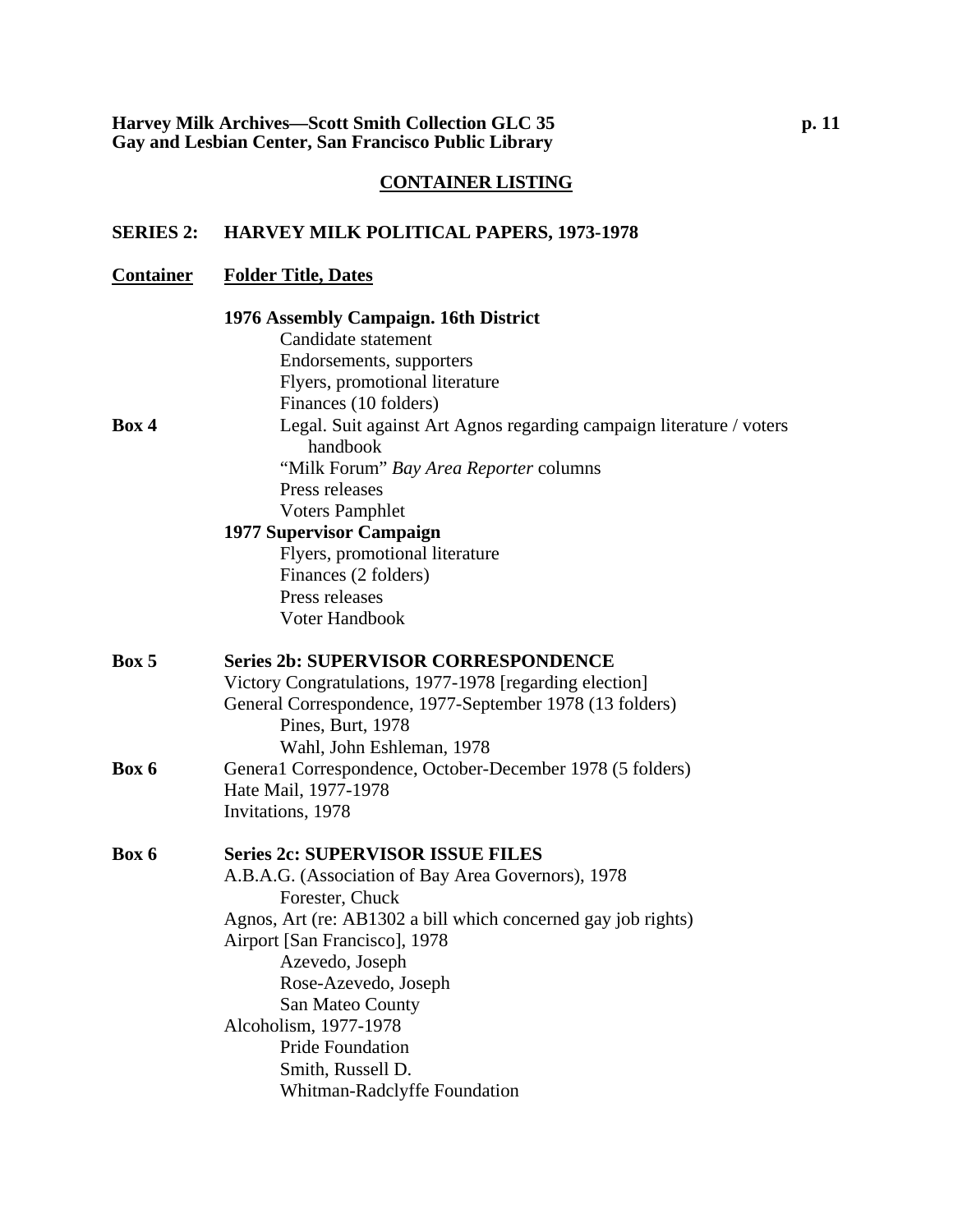### **SERIES 2: HARVEY MILK POLITICAL PAPERS, 1973-1978**

### **Container Folder Title, Dates**

| Box 6 | <b>Series 2c: SUPERVISOR ISSUE FILES</b>                                |
|-------|-------------------------------------------------------------------------|
|       | Animal Control, 1978                                                    |
|       | Appointment Book, 1978                                                  |
|       | Art Commission, 1977-1978                                               |
|       | Arts                                                                    |
|       | Brown, Willie L., Jr.                                                   |
|       | Burton, John L.                                                         |
|       | Assessor, 1978                                                          |
|       | Bakke [Decision], 1978                                                  |
|       | <b>Affirmative Action</b>                                               |
|       | <b>April 29th Coalition</b>                                             |
|       | Bicentennial Grants, 1978                                               |
|       | Bicycles, 1978                                                          |
|       | Board of Permit Appeals, 1978                                           |
|       | Board [of Supervisors] Procedures, 1977-1978                            |
|       | Books [Man & Man, Woman & Woman], 1978                                  |
|       | Boggan, E. Carrington                                                   |
|       | Ollie [Mae Bozarth]Mental Health, 1978                                  |
|       | National Committee on Patients' Rights                                  |
|       | Briggs Initiative, 1977-1978 (4 folders)                                |
|       | Briggs Initiative / United Fund, 1978                                   |
| Box 7 | Budget, 1978                                                            |
|       | Airport                                                                 |
|       | Buena Vista Park, 1978                                                  |
|       | Cable Cars, 1978                                                        |
|       | Canada, 1978                                                            |
|       | C.E.T.A. (Comprehensive Employment and Training Act), 1977-1978         |
|       | Bustamante, Bob                                                         |
|       | Elton, Eunice                                                           |
|       | -See also Manpower Planning Council                                     |
|       | Centro de Cambio, 1978                                                  |
|       | Charter Reform, 1978                                                    |
|       | CHEER (Center for Homosexual Education, Evaluation and Research), 1977- |
|       | 1978                                                                    |
|       | Child Care, 1978                                                        |
|       | Child Discrimination, 1978 [housing]                                    |
|       | Chinese American Democratic Club, 1978                                  |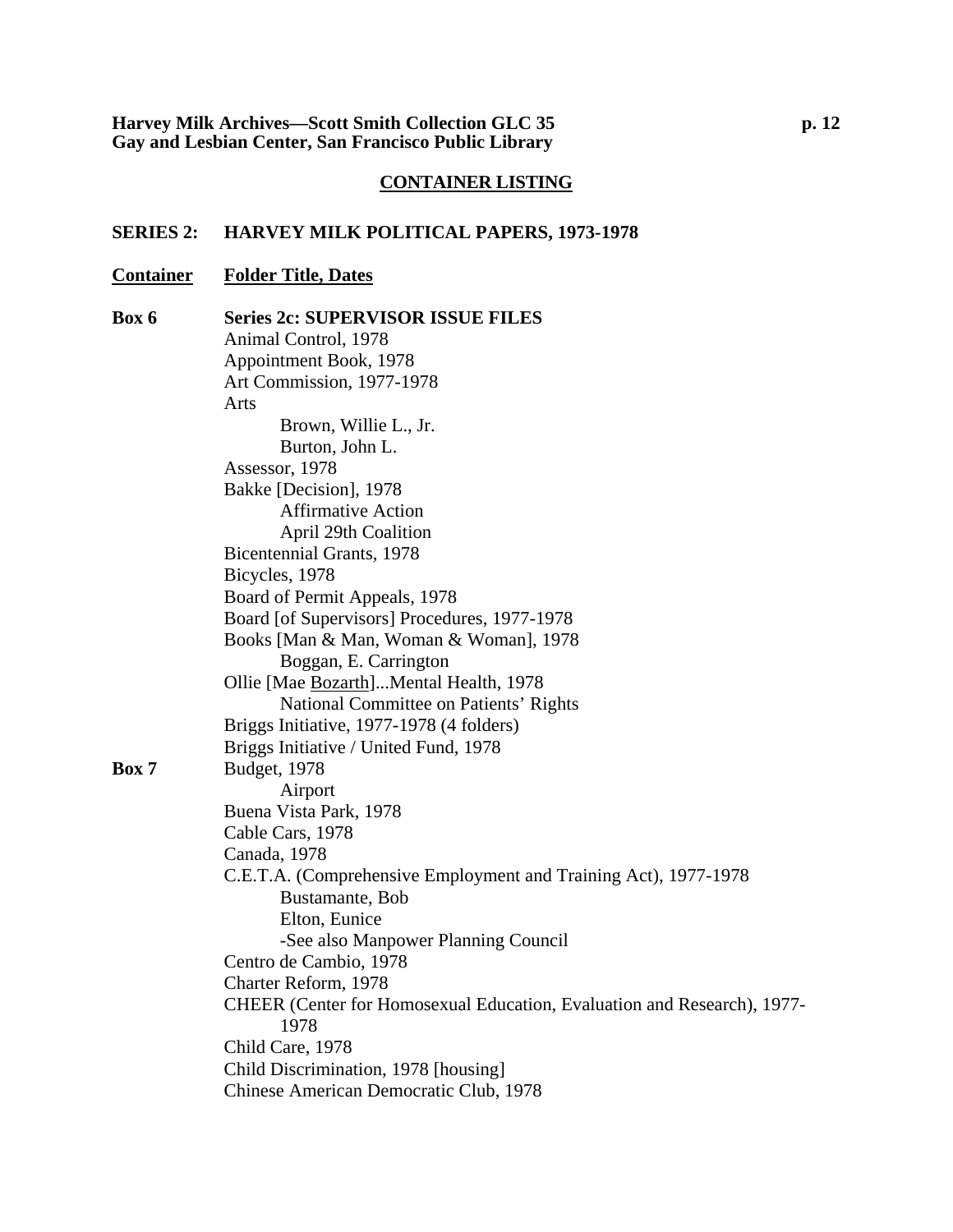#### **SERIES 2: HARVEY MILK POLITICAL PAPERS, 1973-1978**

#### **Container Folder Title, Dates**

**Box 7 Series 2c: SUPERVISOR ISSUE FILES**  City Attorney, 1978 Civil Service Commission, 1978 Coastal Commission, 1978 North Central Coast Regional Commission Commission on the Aging, 1978 Commission on the Status of Women, 1978 Community Development, 1977-1978 Consumer Issues, 1978 Convention and Visitors Bureau, 1978 County Supervisors Association of California, 1978 Ralph K. Davies Medical Center, 1975-1978 (2 folders) Buena Vista Neighborhood Association Franklin Hospital Mint Hill/Haight-Fillmore Neighborhood Association Democratic Party, [1978?] Department of City Planning, 1978 District Attorney, 1978 (regarding anti-gay violence) Freitas, Joseph, Jr. Dog Litter, 1978 Duboce Triangle, 1978 Apana, Karen Proposition U Duncan Street, 1978 Wolfe, Burton Dymally, Mervyn M., 1978 Democratic Minority Coalition Economics, 1978 Electro Shock Treatment, 1978 Employment License Fee Tax, 1978 Eu, March Fong, 1977-1978 Los Angeles Police Department Fine Arts Museums of San Francisco, 1978 Fire Department (San Francisco), 1978 Bath House Fire Safety Gay Advisory Task Force Fresno, 1978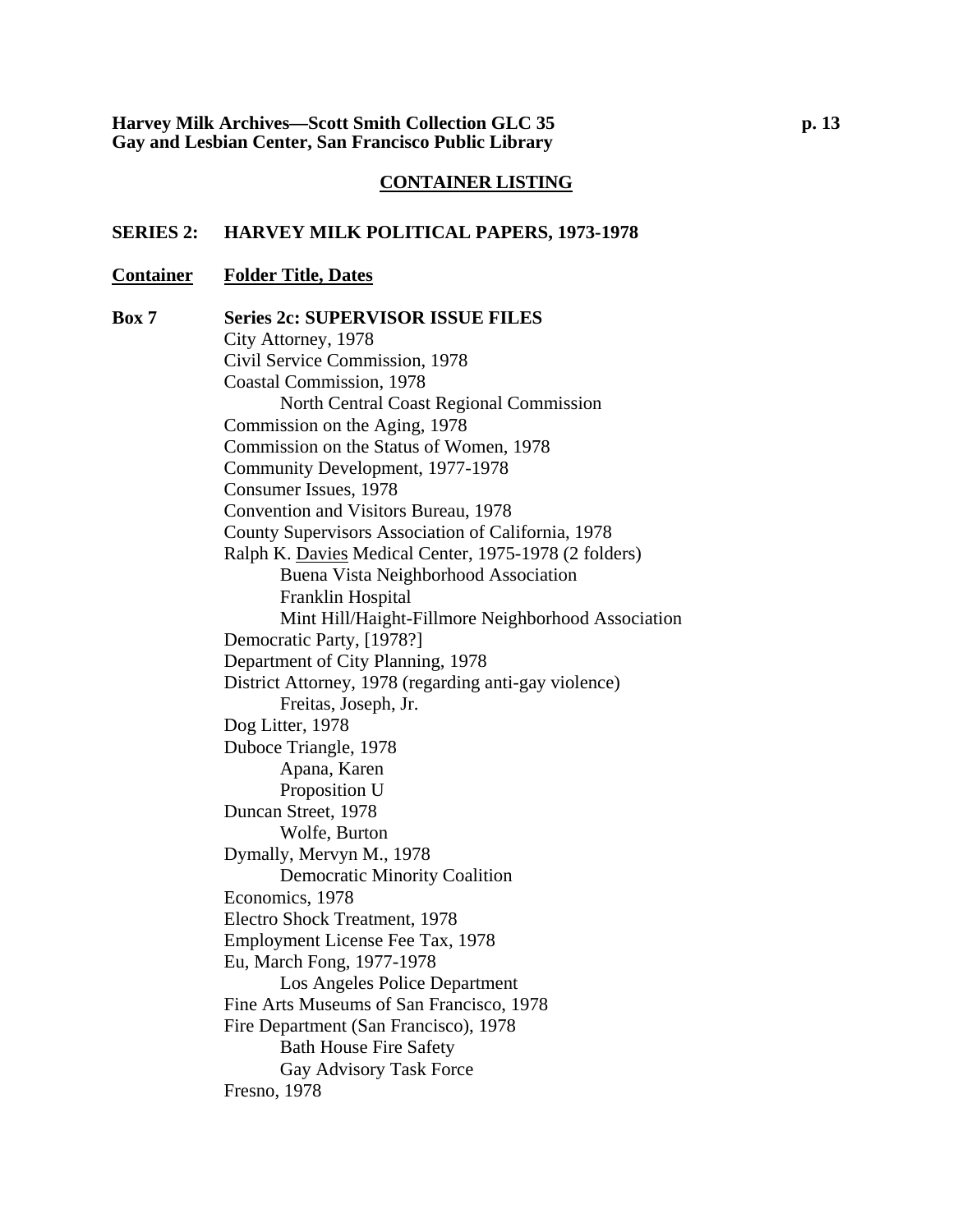### **SERIES 2: HARVEY MILK POLITICAL PAPERS, 1973-1978**

### **Container Folder Title, Dates**

| Box 7 | <b>Series 2c: SUPERVISOR ISSUE FILES</b>                         |
|-------|------------------------------------------------------------------|
|       | Gambling, 1977-1978                                              |
|       | Gay Community Center, 1978                                       |
|       | Gay Democratic Center, 1978                                      |
|       | Gay Rights, 1977-1978 (2 folders)                                |
| Box 8 | Gay Rights Ordinance, 1978                                       |
|       | <b>Giants</b> , 1978                                             |
|       | Golden Gate Gay Liberation House, Inc., 1978                     |
|       | Golden Gate National Recreation Area, 1978                       |
|       | Burton, John                                                     |
|       | Marina Boulevard Railroad Tracks                                 |
|       | Great Highway, 1978                                              |
|       | Haight-Fillmore Neighborhood, 1978                               |
|       | Rivaldo, Jim                                                     |
|       | Hastings College of the Law, University of California, 1978      |
|       | Anderson, Marvin J.                                              |
|       | Hetch Hetchy Water and Power System, 1978                        |
|       | Housing Authority, 1978                                          |
|       | Brooks, Harold B., Jr.                                           |
|       | <b>Hunters Point</b>                                             |
|       | Housing Speculation, 1978                                        |
|       | Human Rights Advocates, 1978                                     |
|       | Human Rights Commission. 12th Annual Report, Jan. 1977-Jan. 1978 |
|       | In Memoriams, 1978                                               |
|       | International Hotel, 1978                                        |
|       | Jarvis-Gann [Tax] Initiative, 1978                               |
|       | Job Discrimination, 1978                                         |
|       | Job Requests and Resumes, 1978                                   |
|       | KGO-TV, 1978 [re: smear campaign against Milk]                   |
|       | KPOO, 1978                                                       |
|       | Labor, 1977-1978                                                 |
|       | Library, 1978                                                    |
|       | Jarvis-Gann                                                      |
|       | San Francisco Public Library                                     |
|       | Loitering Law, 1978                                              |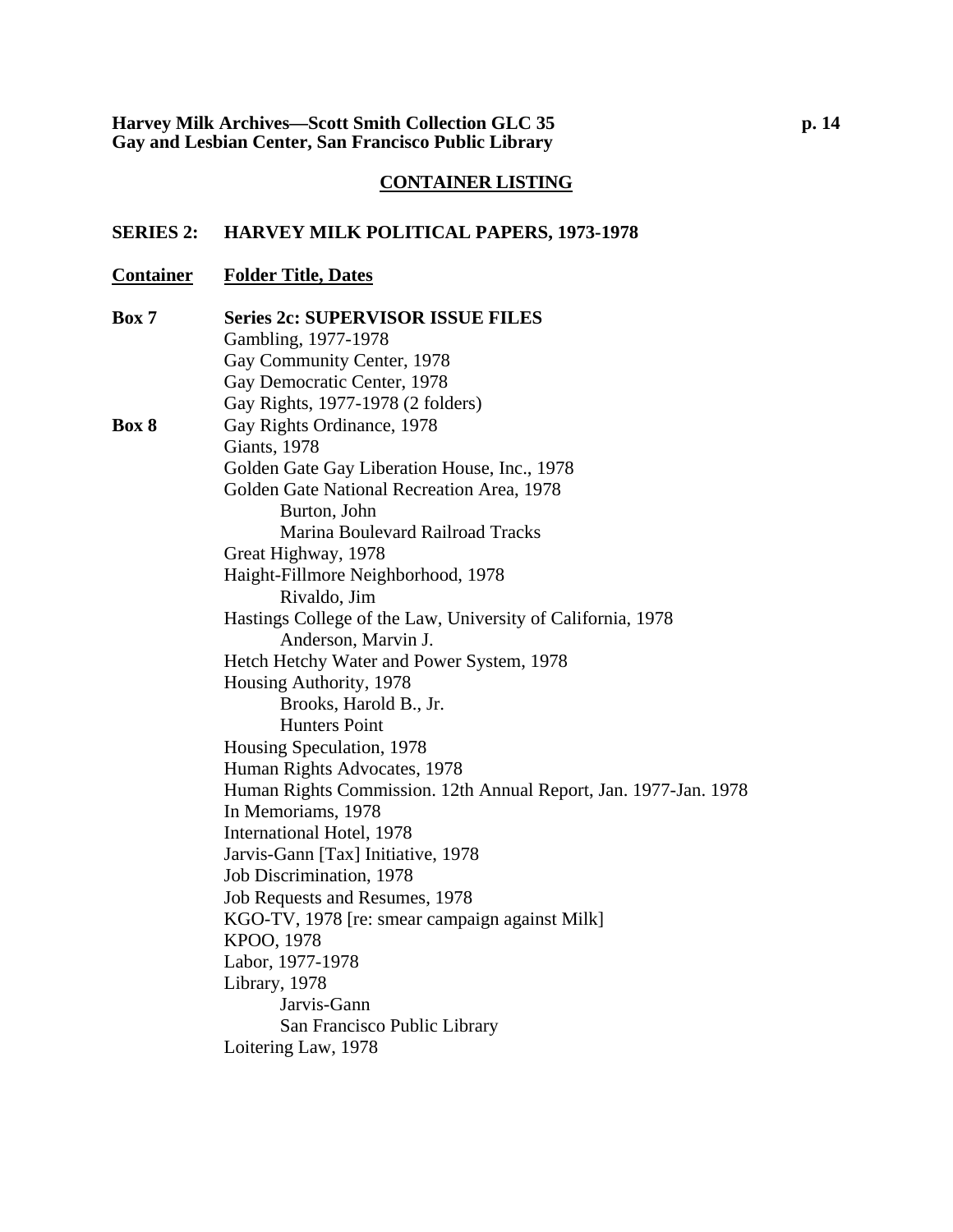#### **SERIES 2: HARVEY MILK POLITICAL PAPERS, 1973-1978**

### **Container Folder Title, Dates**

**Box 8 Series 2c: SUPERVISOR ISSUE FILES**  Manpower Planning Council, 1978 Bustamante, Bob CETA/MOET Marijuana 1978 Peron, Dennis Silver, Carol Ruth Market Street, [1978] [Re: closing Market Street to traffic] Mayor's Office, 1978 Mental Health, 1978 Josette Mondanaro Case, 1977-1978 Child Sexual Abuse MUNI, 1978 MUNI. Certificate of Appreciation, 1978 Neighborhood Associations, 1978 Neighborhood Economic Development (Mayor's Office of), 1978 Nepon, Gary, 1977-1978 Newspaper Racks and News Vending Shelters, 1975,1978 911 Emergency Service, 1978 Peoples Temple of the Disciples of Christ, 1977 Jones, Rev. Jim Jones, Marceline Performing Arts Center, 1975-1978 (3 folders) Eureka/Noe Valley Artist Coalition Pride Foundation Saltzman, Andrea Western Addition Project Area Committee Physicians for Human Rights, 1977-1978 Barnaby, William H. Bay Area Physicians for Human Rights Kessler, David Playland, 1978 Sutro Heights Park Preferential Parking, 1978 Residential Parking Permits Transexuals Presidio, 1978 (re: US Government closing)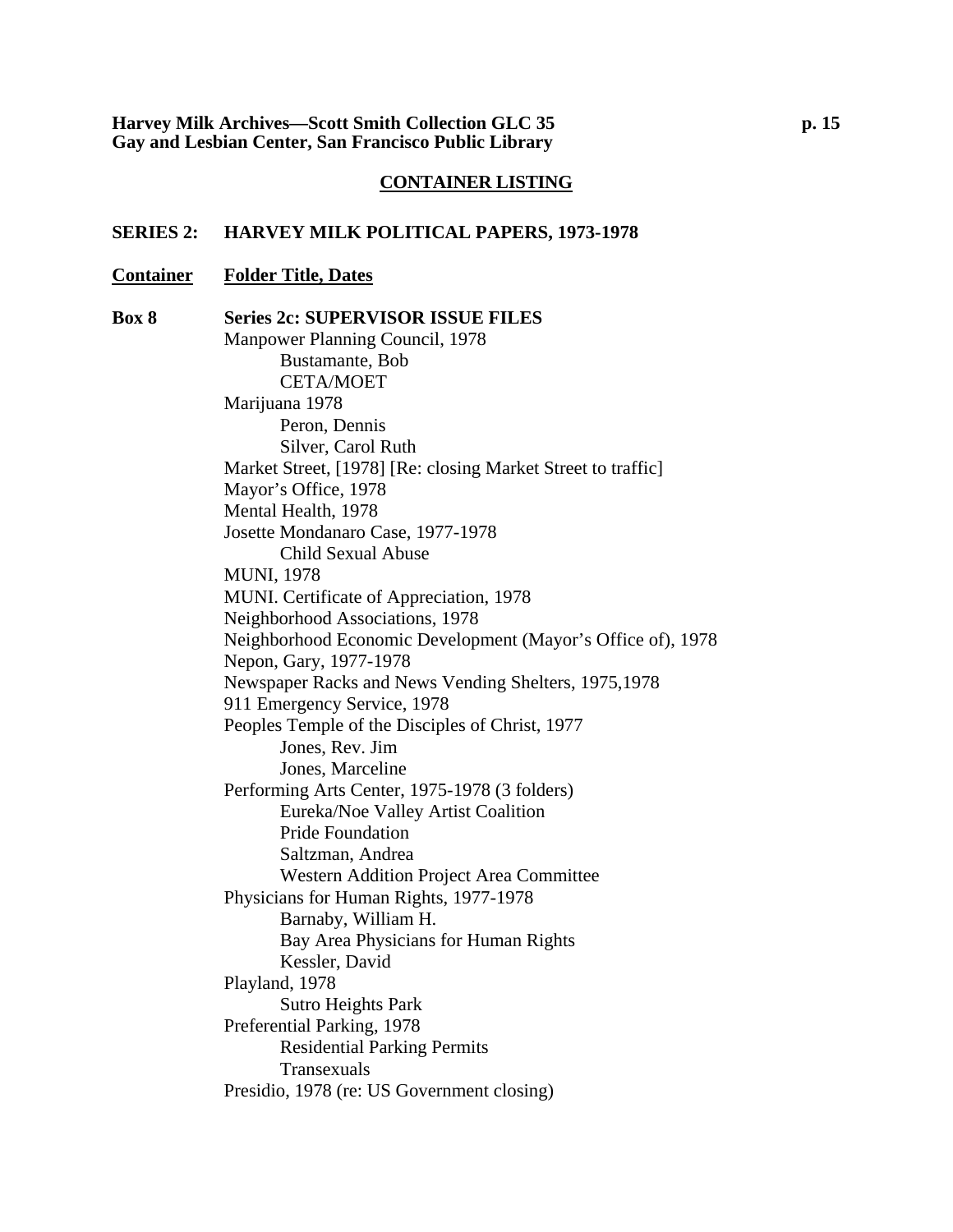### **SERIES 2: HARVEY MILK POLITICAL PAPERS, 1973-1978**

### **Container Folder Title, Dates**

| Box 8 | <b>Series 2c: SUPERVISOR ISSUE FILES</b>                              |
|-------|-----------------------------------------------------------------------|
|       | Press Relations, 1978                                                 |
|       | Prison, 1978                                                          |
|       | Prowler, David, 1978                                                  |
|       | Purchasing Department, 1978                                           |
|       | Recall File, 1978                                                     |
|       | Jarvis-Gann                                                           |
|       | Rent Control, 1978                                                    |
|       | Roll Call Items-Harvey, 1978                                          |
|       | Roll Call Items-Mayors Letters, 1978                                  |
| Box 9 | S 1437 [Senate Bill], 1978                                            |
|       | San Franciscans for a Cleaner City, 1977-1978                         |
|       | San Francisco General Hospital, 1978                                  |
|       | San Francisco State University, 1978                                  |
|       | <b>CHEER</b> (Center for Homosexual Education, Evaluation & Research) |
|       | Scavengers (Solid Waste/Garbage Disposal), 1978                       |
|       | Schools, 1977-1978                                                    |
|       | Senior Citizens, 1978                                                 |
|       | Sheriffs Department, 1978                                             |
|       | South Africa, 1978                                                    |
|       | South of Market, 1978                                                 |
|       | Street Artists, 1978                                                  |
|       | Street Fairs, 1978                                                    |
|       | Strybing Arboretum Society of Golden Gate Park, 1978                  |
|       | Survival House, 1974-1978                                             |
|       | Agnos, Art                                                            |
|       | Golden Gate Gay Liberation House                                      |
|       | Mendelsohn, Robert H.                                                 |
|       | Mitchell, F.E. "Mitch"                                                |
|       | Tax Collector, 1978                                                   |
|       | Taxes, 1958-1978                                                      |
|       | Taxicab Licenses, 1972, 1977-1978                                     |
|       | Telephone Directory for City & County of San Francisco, 1978          |
|       | Texas [Gay Conference (5th: Dallas: 1978)                             |
|       | Tow Car Association, Inc. [re: City Contract #135]                    |
|       | Transportation, 1978                                                  |
|       | <b>Transportation Commission, 1978</b>                                |
|       |                                                                       |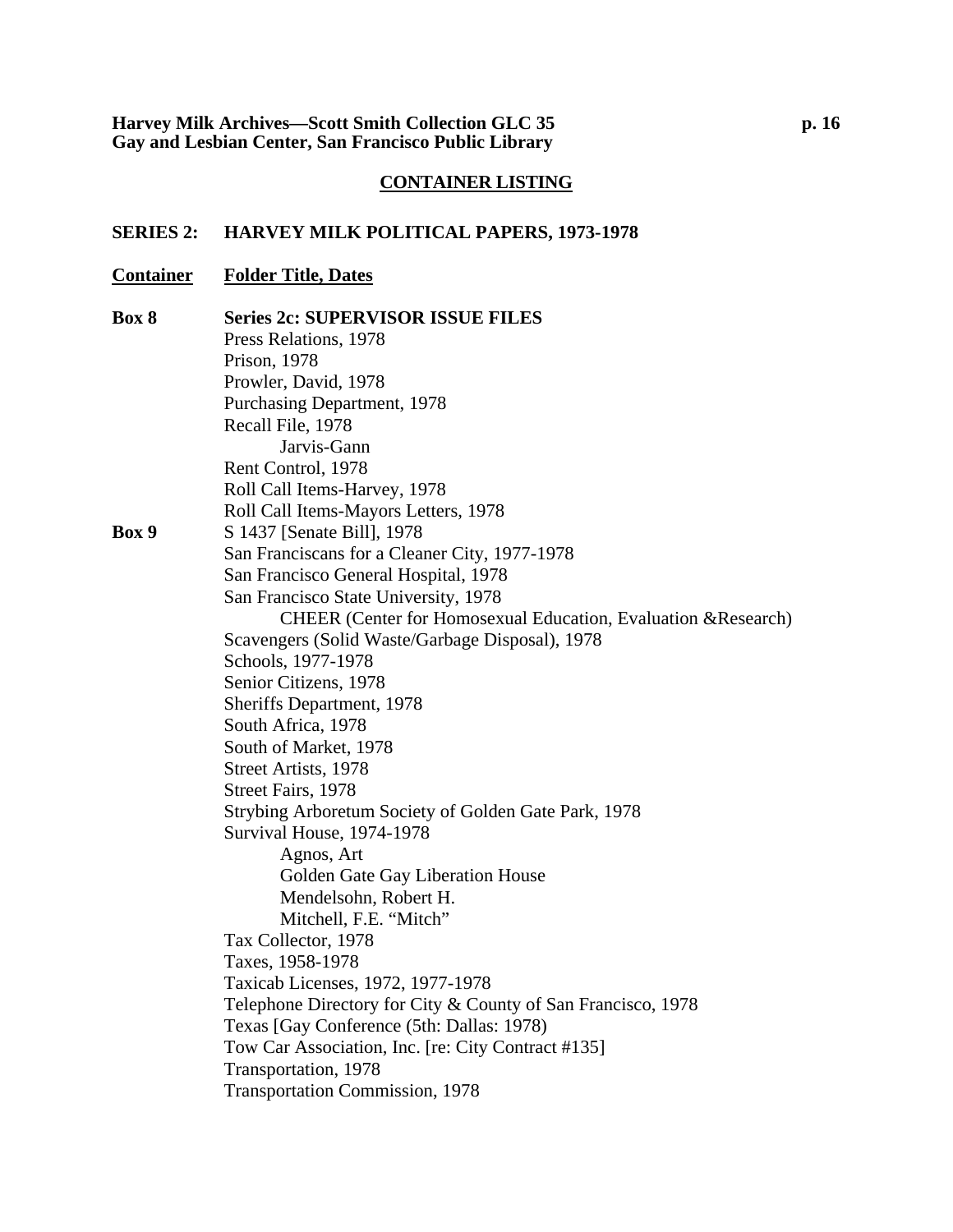#### **SERIES 2: HARVEY MILK POLITICAL PAPERS, 1973-1978**

#### **Container Folder Title, Dates**

**Box 9 Series 2c: SUPERVISOR ISSUE FILES**  United Nations Plaza, 1978 United States Congress, 1977-1978 United Way of the Bay Area, 1978 Hardman, Paul Kronenberg, Ann Migden, Carole Pacific Center for Human Growth Pride Foundation Roscoe, Will University of Washington-Forum, 1978 Society for the Study of Social Problems Schwartz, Pepper Vida Foundation, 1978 Violence [Anti-Gay], 1978 Taylor, Clark L., Jr. Volunteers, 1978 Voter Registration, 1978 Voucher Systems, 1978 School vouchers Walden House, 1978 War Memorial / Opera House, 1978 Wastewater Management, 1978 Water Department, 1978 West Bay Health Systems Agency, 1978 White Panthers, 1978 Women, 1978 E.R.A.[Equal Rights Amendment] Gay Action Women's Building Yerba Buena Center, 1978 Zoning, 1978 Zoo, 1976, 1978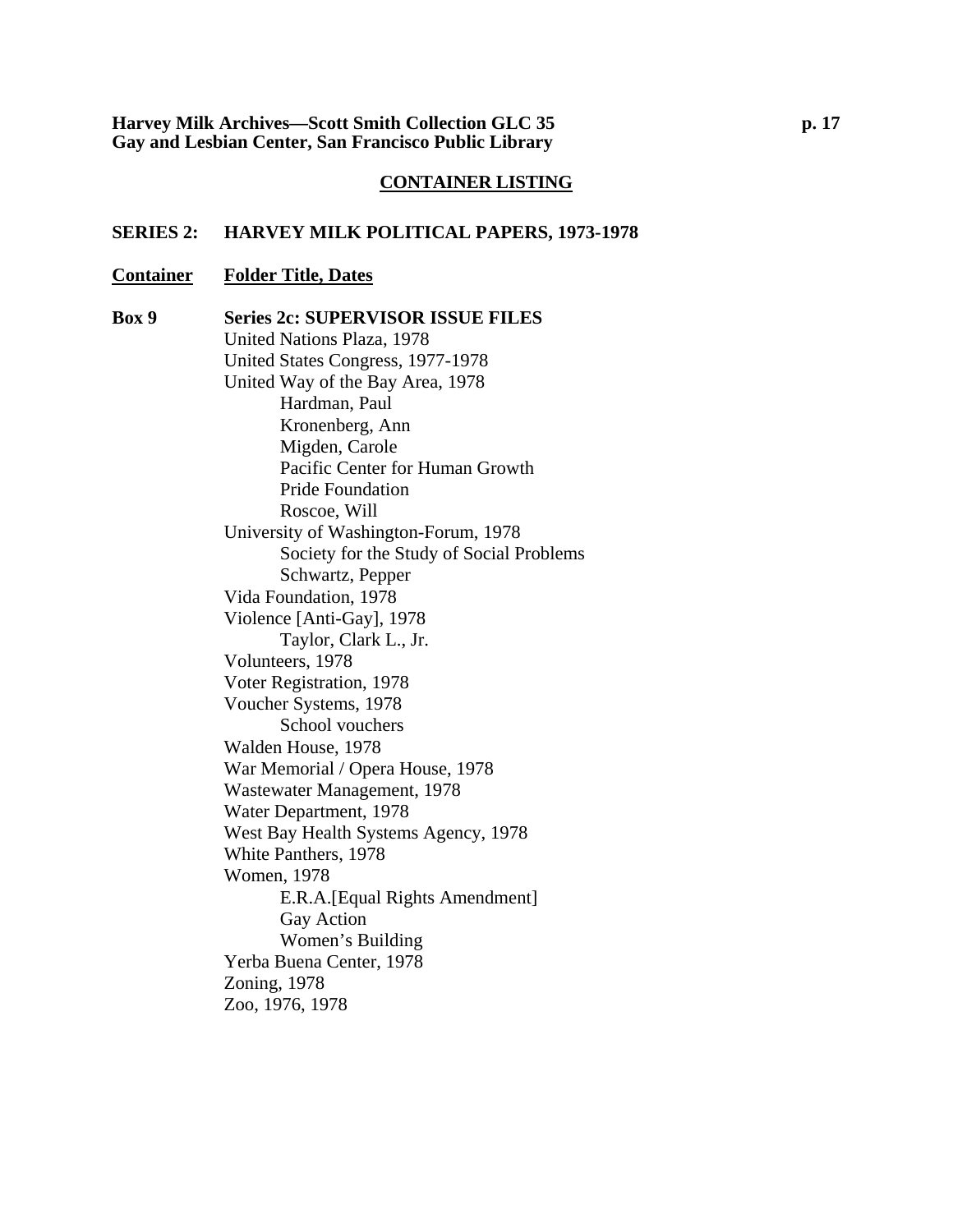#### **SERIES 2: HARVEY MILK POLITICAL PAPERS, 1973-1978**

#### **Container Folder Title, Dates**

#### **Box 9 Series 2d: SPEECHES & WRITINGS**

Address to Joint International Longshoremen & Warehousemen's Union of San Francisco, and to the Lafayette Club, 1973 A City of Neighborhoods, 1978 I Have High Hopes for the Future of Our Cities, n.d. [Proposition 6 / John Briggs Debate. Notes and Clippings], 1978 Reactionary Beer [re: Coors boycott], 1977 Victimless crimes, 1974 You've Got to Have Hope, 1977 Writings, 1973-1974, n.d.

#### **SERIES 3: SCOTT SMITH PAPERS, 1978-1995**

| <b>Box 10</b> | CORRESPONDENCE, 1980-1995 (3 folders)                      |
|---------------|------------------------------------------------------------|
|               | Adams, Jane Meredith. "The Castro 1988"                    |
|               | Ammiano, Tom                                               |
|               | [Cory], Guy                                                |
|               | Frutchey, Chuck                                            |
|               | Gordon, Jim                                                |
|               | Robinson, Frank                                            |
|               | Shilts, Randy                                              |
|               | Wilson, Carl                                               |
|               | <b>SUBJECT FILES</b>                                       |
|               | Medical. AIDS Testing, n.d.                                |
|               | Medical. San Francisco Lung Health Study, 1989-1994        |
|               | Travel Accounts, A-W (21 folders)                          |
|               | <b>LEGAL PAPERS</b>                                        |
|               | Death Benefit to Scott Smith on Death of Harvey Milk.      |
|               | Workers' Compensation Appeals Board, 1978-1983             |
|               | Smith vs. Dan White, 1980-1983 (3 folders)                 |
|               | White, Dan. Petition, 1979? Or 1982? (6 folders)           |
|               | White, Dan. Parole, 1983                                   |
| <b>Box 11</b> | 1984 July 12. Criminal History Record of Scott Smith       |
|               | 1984-1985 State of California vs. Scott Smith (13 folders) |
|               | 1985 September 26. S.F. Adult Probation Dept.              |
|               | 1987 September 22. S.F. Adult Probation Dept.              |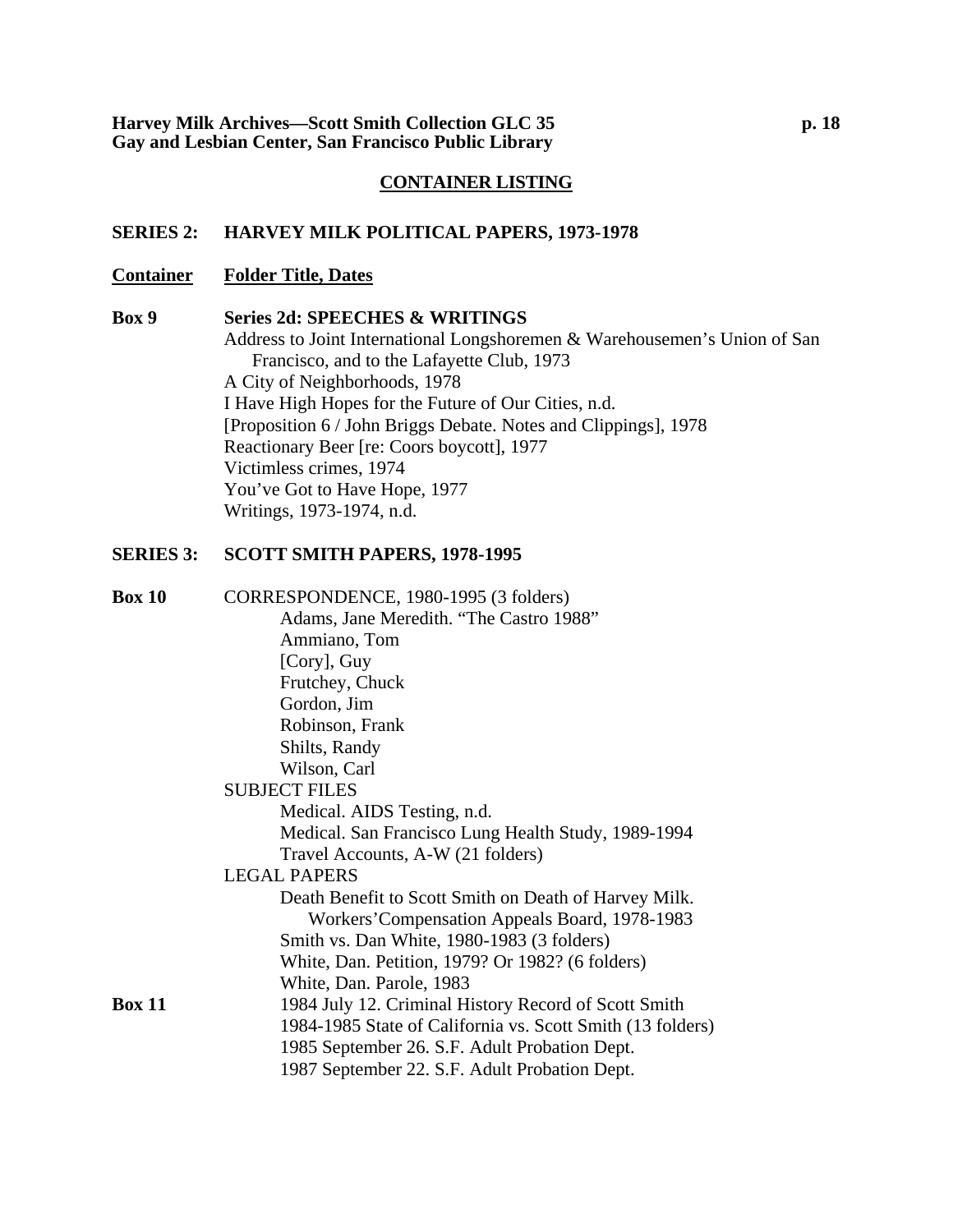### **SERIES 4: HARVEY MILK ARCHIVES & ESTATE, 1978-1985**

### **Container Folder Title, Dates**

### **Box 12 CORRESPONDENCE**

Alfred, Randy Foss, Karen Mail received 1984

#### **SUBJECT FILES**

|               | A.B.1                                                                   |
|---------------|-------------------------------------------------------------------------|
|               | <b>AIDS</b>                                                             |
|               | Alice B. Toklas Gay Democratic Club                                     |
|               | Art in the Park, 1982                                                   |
|               | Castro Street Fair (8 folders)                                          |
|               | <b>Congressional Cemetery</b>                                           |
|               | Death Benefit Check [Photocopy] from State of CA to Joseph Scott Smith, |
|               | 1983                                                                    |
|               | Democratic National Committee convention.                               |
|               | Finances. Estate of Harvey Milk, 1980-1983                              |
|               | Finances.Funeral [of Harvey Milk]. 1978                                 |
|               | Gay Academic Union                                                      |
|               | Gay and Lesbian Historical Society of Northern California               |
|               | Gay Athletic Games, 1982                                                |
|               | Gay Health Crisis, 1982                                                 |
|               | Harvey Milk Gay Democratic Club                                         |
|               | Harvey Milk Film Project / [Times of Harvey Milk]                       |
|               | The Harvey Milk Institute                                               |
|               | Inner City Company. Pay envelopes for Joe [Scott] Smith                 |
|               | "The Mayor of Castro Street" (12 folders)                               |
|               | <b>Book Proposal</b>                                                    |
|               | Book Reviews, 1982                                                      |
|               | Editorial notes by Scott Smith.                                         |
|               | Draft screenplays, movie treatments and correspondence                  |
| <b>Box 13</b> | Memorials.                                                              |
|               | Candlelight March and Memorial                                          |
|               | Harvey Milk Birthday Party                                              |
|               | Harvey Milk Memorial Design competition                                 |
|               | Harvey Milk Plaza. Includes plaque rubbing                              |
|               | Harvey Milk Recreational Arts Center                                    |
|               | Milk/Moscone Memorial                                                   |
|               | Mural                                                                   |
|               |                                                                         |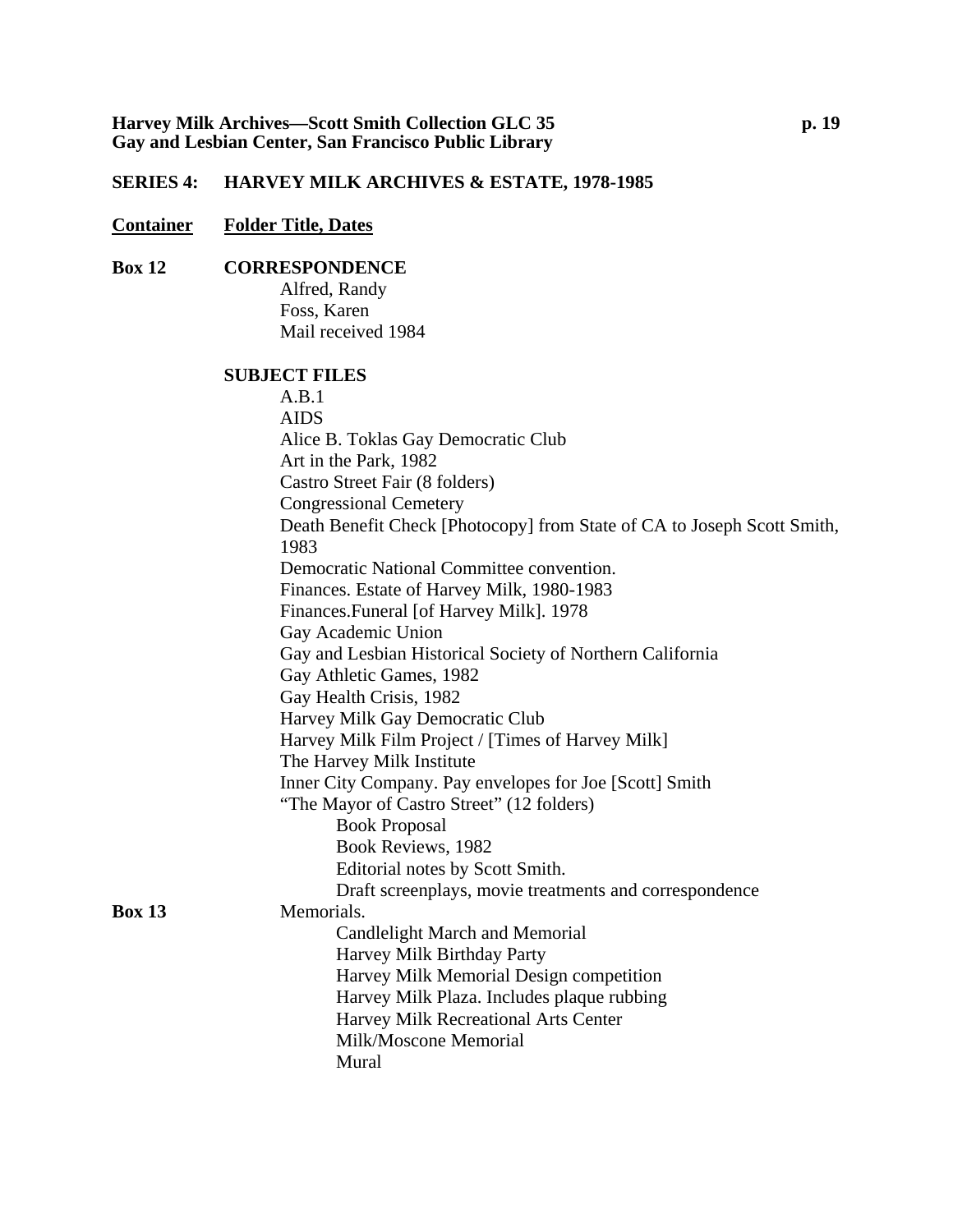#### **SERIES 4: HARVEY MILK ARCHIVES & ESTATE, 1978-1985**

#### **Container Folder Title, Dates**

#### **Box 13 SUBJECT FILES**

Memorials (continued). Resolutions passed in memory of Milk Rivaldo, Jim and Dick Pabich. "Learning from Harvey Milk" Tree planted in Israel Wong, Mike. "Reminiscences" [of Harvey Milk] Opera. "Harvey Milk: an opera in 2 acts" by Stewart Wallace and Michael Korie Pornography San Francisco Public Library Shilts, Randy Smutchey Christmas Card Smutchey Love Coupons Violence, Anti-Gay White Night Riot. Police issues report.

#### **Box 14 PUBLICATIONS**

*Harvey Milk Archives Newsletter*. v. 1 (1); v. 1 (3). 1983 *Harvey Milk Archives Newsletter*. v. 1 (2-4). 1983. Includes paste-up. Hinckle, Warren. *Gayslayer: the story of how Dan White killed Harvey Milk and George Moscone and got away with murder*. 1986. Copy of published book and blueline proofs for photos.

Hinckle, Warren. "The Ten Days that Shook San Francisco." Nov. 6,1988 "Image" section of *San Francisco Examiner*.

*Journal of the West*, v.27 (2). Includes "Harvey Milk: You Have to Give Them Hope" by Karen Foss. Apr. 1988.

Rivaldo, Jim and Dick Pabich. "Learning From Harvey Milk" [photocopy] "A Simple Matter of Justice: the April 25,1993 March on Washington for

Lesbian, Gay and Bisexual Rights: a photographic narrative" by Doug Emerson. Inscribed by Emerson to Scott Smith.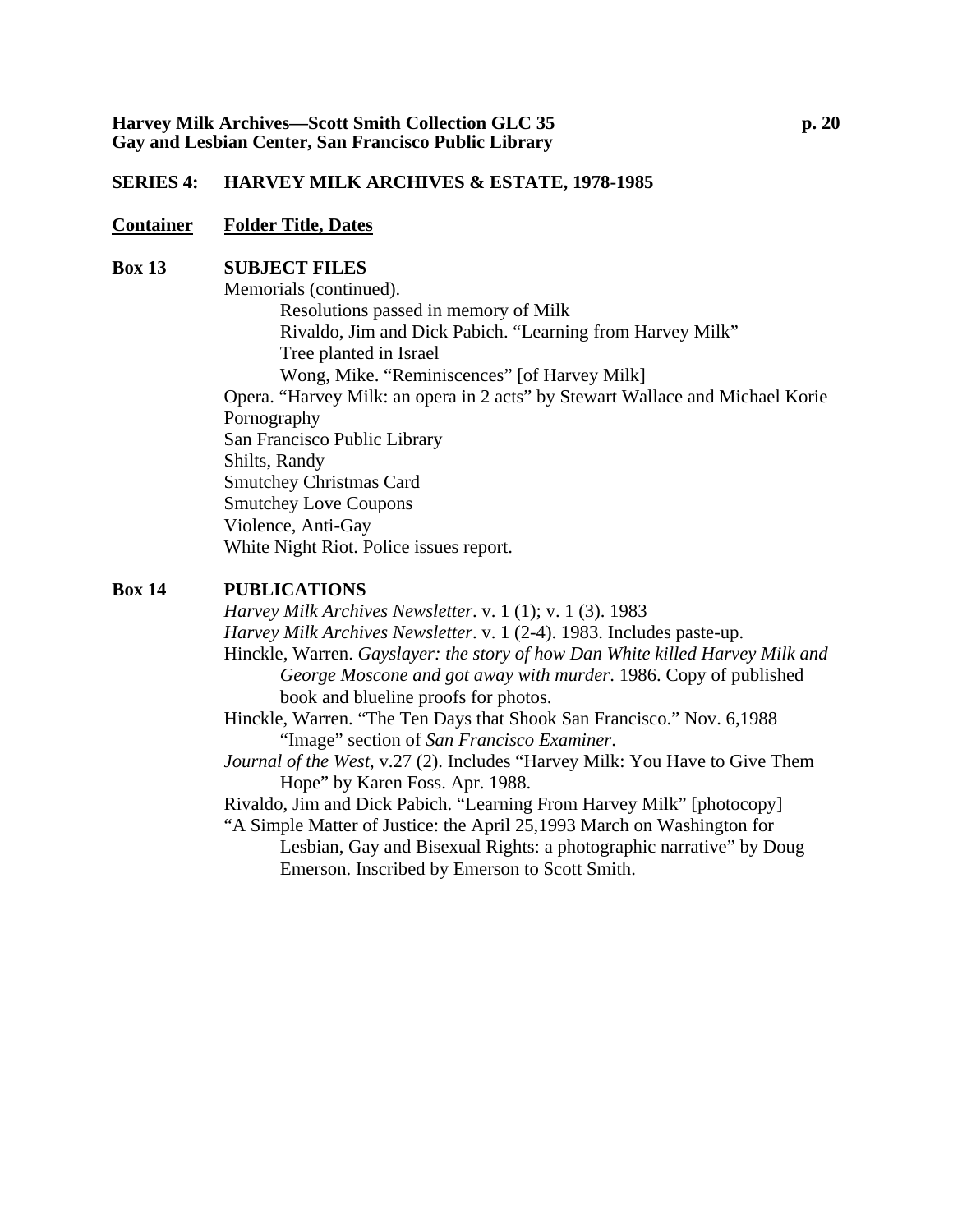#### **Container Folder Title, Dates**

#### **Box 15 PHOTOGRAPHIC PRINTS**

### **HARVEY MILK PERSONAL**

HM Family 1930-1942 (includes parents, brother Robert) HM Navy 1953-1954 HM 1954-1978 Lovers 1950-1978 (3 folders: John Harvey, Joe Campbell, Scott Smith, Jack Lira) -See also oversized photos. Florida 1963 (snapshots HM & 2 others 00346A, 00573A, 00319A) "Lenny" production, 1971 HM in Lenny T-shirt, 1974 Gay Freedom Day Parade 1974—Photos. By Guy Corey (contact sheets) Tricycle Race "Don't Let it Happen Here"—HM in front of Castro Camera store, 1977 Gay Freedom Day/Castro Street Fair (color, bw, some mounted) Castro Street Fair misc. Drag queens on car (mounted, color) McDonald's Protest 1977 Harvey Milk leaning against Castro St. sign. Mounted. New Year's Eve 1978, Guy Corry. San Francisco Gay Pride Photos. Of Scott Smith by HM (prints by Dan Nicoletta)

#### **HARVEY MILK POLITICAL**

**Box 16** 1973. San Francisco Board of Supervisors campaign, Nov. 1973 1975. San Francisco Board of Supervisors campaign, Nov. 1975 1976 May 8. Harvey Milk for Assembly luncheon, Wharfside restaurant, SF 1976 June. Assembly campaign 1977. San Francisco Board of Supervisors campaign, Nov. 1977 Dec. 1977 1978. Inauguration Day, Jan. 9, 1978 1978. Milk-Lira "A Special Day" marquee, Jan. 9, 1978 1978 Supervisor 1978 Supervisor (3 folders various sizes) Harvey w/politicos and celebrities 1978 Prop. 6 No on Briggs [Harvey Milk in front of Castro St. collage]-signed to Scott Smith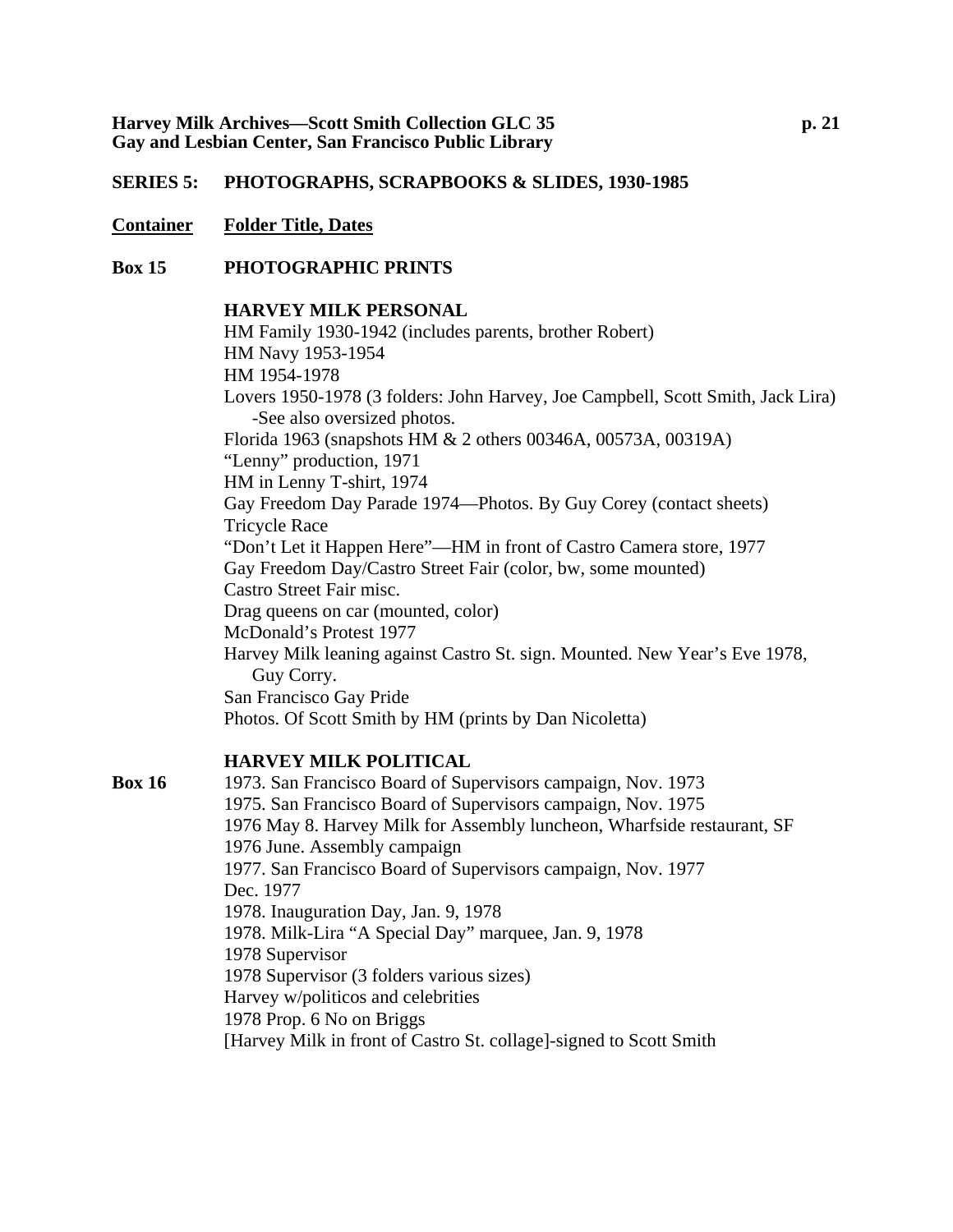#### **Container Folder Title, Dates**

#### **Box 17 PHOTOS BY HARVEY MILK AND SCOTT SMITH**

Toe Sucking photo. (loose) Photos by HM-Running Fence some mounted "Mowgli" "The Jungle Book" directed by Tom O'Horgan. 4 8x10 color Drawing "rendering" of HM by G. Pace Photos by HM (2 folders includes friends and relatives wearing HM Supervisor shirts in China & Cuba) Galen McKinley (mounted shots) Photos. By Harvey [misc. subjects] Photos. By Harvey-Marriott AFT-Rhinoceros [includes contact sheets with Karen Black, Gene Wilder] Photos. By Scott Smith. Castro Street, 1977 Unidentified Miscellaneous [cars parked outside of Davies Medical Center-across from Duboce Park] Photos. Harvey collected [misc. subjects, some mounted-most listed in index card file] Castro Camera displays [some mounted, most listed in index card file] Negatives/Transparencies **Box 18 POST-NOVEMBER 1978 PHOTOGRAPHS** 

Castro Street Fair, 1980-Scott Smith, Dan Nicoletta Galen McKinley's goodbye at Golden Gate Bridge, April 21,1980 Gay [Games I] Olympics 1982. Protest 1984 Democratic Convention Dan White Petition [Chuck Frutchey and others getting signatures] w/negs. Dedication of Harvey Milk Plaza, Opening the Twelfth Annual Castro Street Fair, Sept. 15,1985. Gay Games II, 1986—Opening Ceremonies Gay Games II, 1986—Closing Ceremonies and misc. other Calif. State House? [1987? Scott Smith, Denton Smith?, Gas station, snow scene] Castro Theater & Street. By Dan Nicoletta, 1990 Christmas Party, incl. Scott Smith, 1990 Milk Plaque Installation on Castro St., Dennis Peron, Scott Smith w/negs.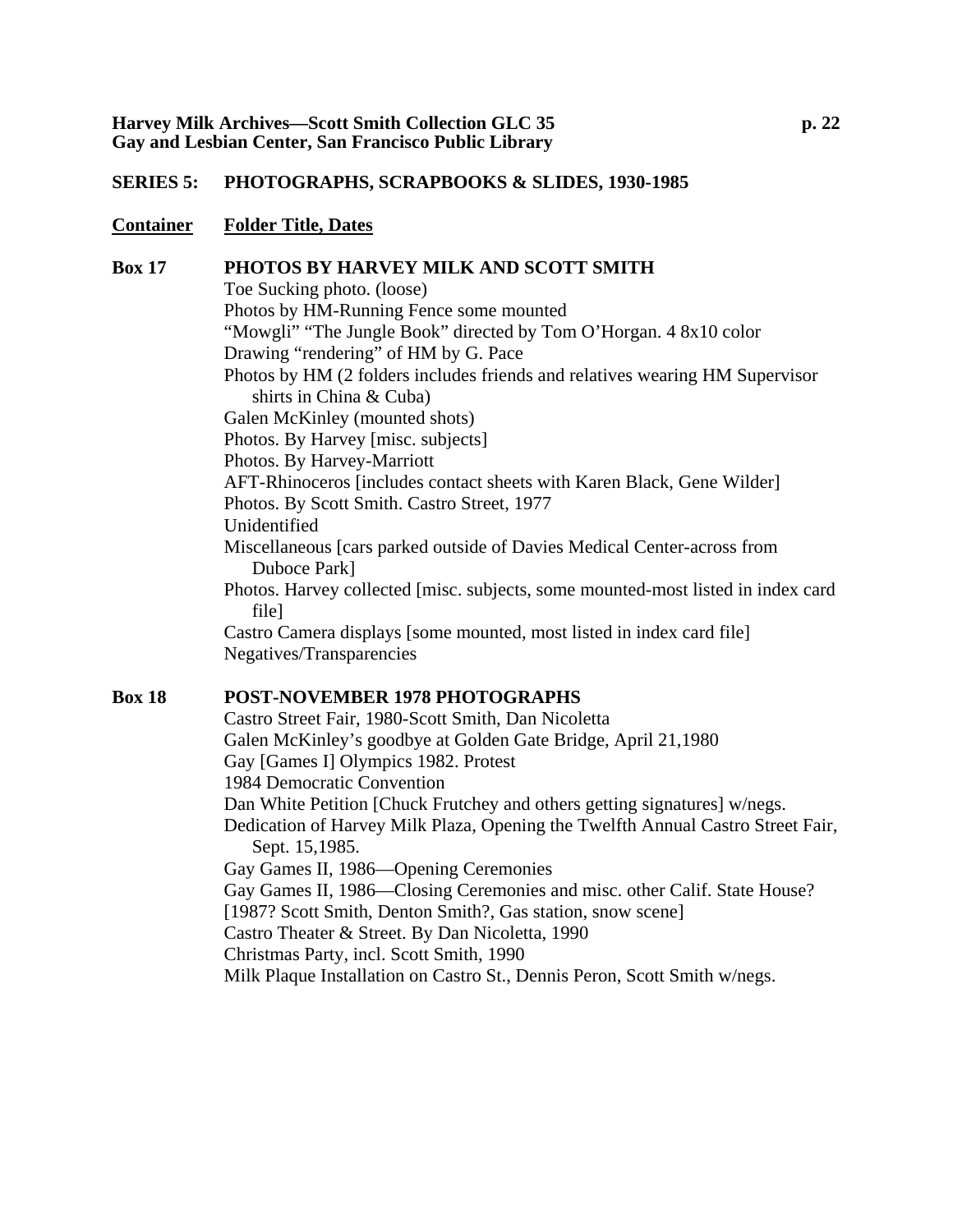#### **Container Folder Title, Dates**

#### **Box 19 SCRAPBOOKS**

#1 Scott Smith on the beach and in the park

- #2 Korea? [many listed in index card file], Sep. 1958. Some dated Aug. 1965. Some identified as U.S.S. Catfish Confidential. Some Sept. 1962 [Puerto Rico?]
- #3 Cabaret show of man in white face/ mime? Index pages refer to photos. in other albums.
- #4 HM snapshots in Milk t-shirt, in Inner City t-shirt, HM Jan. 1964 pretending to be martyred on pointed iron fence, HM w 3 friends, dogs [Trick?] on the beach [listed in card file index]
- #5 1976 Gay Freedom Day Parade SF. Including Sylvester. [some listed in index card file]
- #6 HM in chefs outfit [AFT-Rhinoceros]
- #7 [Boyfriends/lovers: John Harvey 1956 Disney, Jack ?, Rick ?, 2 men in drag]
- #8 Jack Lira [at the zoo], sea lion, newspaper clipping re: HM7s election to Board of Supervisors, with a pressed rose].
- **Box 20** #9 Assembly Campaign [1976]
	- #11 Assembly Campaign [1976]
		- #12 [misc. Castro St. collage, Photos. By HM of soapy windows, USS Chanticleer, Bella Abzug & Marlo Thomas, HM & Scott Smith on Market St. with friends, Scott Smith]
		- #13 Scott Smith, some nude, [Cf. Album #1], also Denton Smith?, HM Supervisor T-shirts, Tricycle Race, Capitol, White House, Supreme Court?, HM, SF Rooftops, Scott Smith coming out of men's room
		- #14 [Korean War photos.]
		- #15 Soapy windows photo. By HM, Renaissance Fair, unid, Danny Nicoletta, dogs on the beach, man in wet suit and others around sea lion, under the boardwalk, surfers on the beach 1965. [many listed in index card file]

### **Box 21 OVERSIZED PHOTOGRAPHS**

Korean War (album # 14) Lovers 1962-78 Gay Freedom Day/Castro Street Fair HM modeling for a photo. Student's assignment, March 1975-shaving 1975 Supervisor Campaign. (Includes Alan Baird) 1976 Assembly Campaign 1977 Supervisor Campaign 1978 Supervisor Photos. By Harvey Milk Photos. By Scott Smith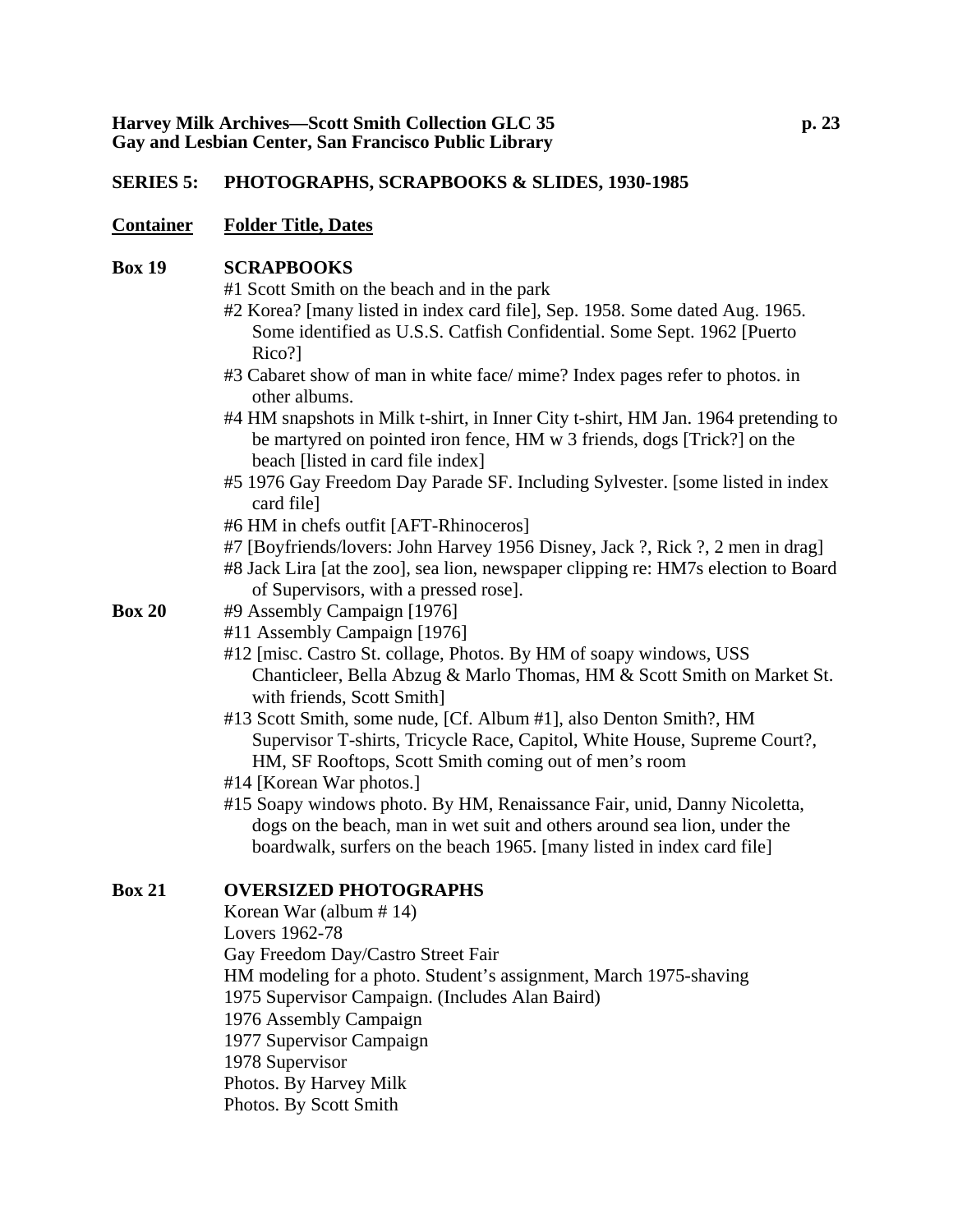- **Container Folder Title, Dates**
- **Box 21 OVERSIZED PHOTOGRAPHS (continued)** Photos. Harvey Milk Collected Castro Camera Displays
- **Box 22 Index cards to Prints (by number)**

### **SLIDE PROGRAMS**

| <b>Box 23</b> | HMSC 001 Crawford Barton, IL                                              |
|---------------|---------------------------------------------------------------------------|
|               | HMSC 002 Carlsbad ; Painted [Desert?]; Grand Canyon; Texas Indian         |
|               | HMSC 003 Jesus Christ Superstar                                           |
|               | HMSC 004 Puerto Rico 1966; Texas 1966 & 1969                              |
|               | HMSC 005 Galen's trip                                                     |
|               | HMSC 007 Sgt. Pepper, Galen's friends                                     |
|               | HMSC 009 Harvey                                                           |
|               | HMSC 010 Galen-SF, LA; Trick; Hair                                        |
|               | HMSC 011 1963 Central Park, Chinatown, Japan, Norfolk                     |
|               | HMSC 012 Galen's trips: Miami, 2001                                       |
|               | HMSC 013 Gay Parade 1976; Roller Skate Race 1976                          |
| <b>Box 24</b> | *HMSC 014 Hei <sup>[?]</sup>                                              |
|               | HMSC 015 Disney, 2001, Sally Rand                                         |
|               | HMSC 016 California Coast                                                 |
|               | HMSC 017 John [Harvey?] in California ; Joe Campbell; Others              |
|               | HMSC 018 Mexico 1967. Acapulco Pyramids                                   |
|               | HMSC 019 Hari Krishna; Gay liberation 10/1972; Golden Gate Park; Ships;   |
|               | Renaissance paintings                                                     |
|               | HMSC 020 Big Sur trip 4/1972                                              |
|               | HMSC 021 Animals, Zoos, etc.                                              |
|               | HMSC 022 Buns & People                                                    |
| <b>Box 25</b> | HMSC 023 The Fence 9/1976 [Chrystos Fence]                                |
|               | HMSC 024 Zoo with Jack Lira                                               |
|               | HMSC 025 Lenny, Cove                                                      |
|               | HMSC 026 Santa Cruz-Scott & Ric; Mongolia/Siberia; Gay Pride Parade 1975; |
|               | Tricycle Race 1975                                                        |
|               | HMSC 027 Longwood Gardens (Galen McKinley); Gould Estate-May 1964/1965    |
|               | HMSC 028 San Juan Pt.1; Miami trip; beauty parade; Phil                   |
|               | HMSC 029 Renaissance Faire 1970/1972. Tom E[ure?]/Cone                    |
|               | HMSC 030 April-May 1972. SF-Sunset; Yosemite; Victorian; Scott; Watts     |
|               | Tower.                                                                    |
|               | Harvey Milk portraits. Some by John McDermott (5 pages of slides)         |